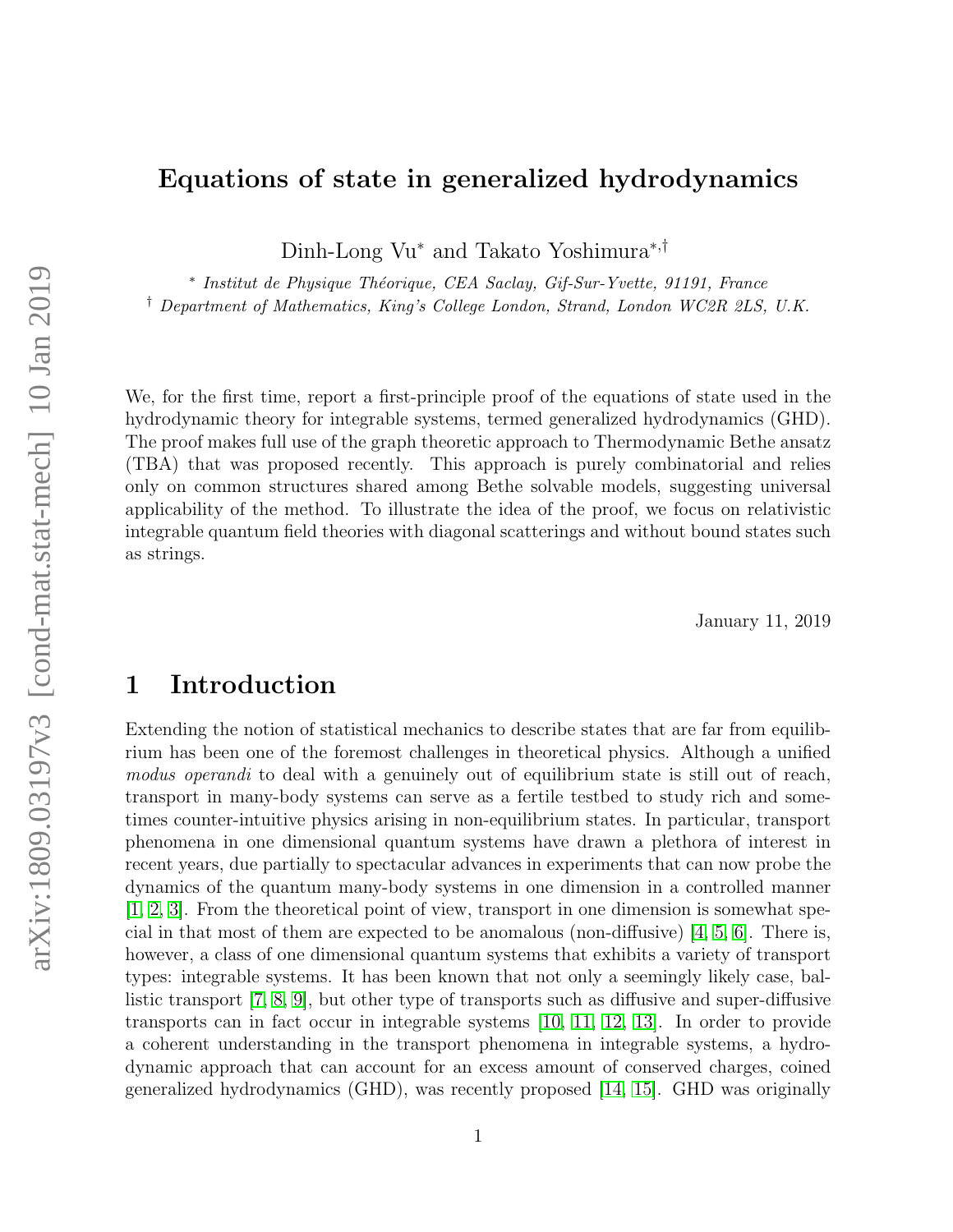capable of describing only the dynamics at the Euler scale (leading contribution of the derivative expansion with respect to the space coordinates), but was later extended to capture the sub-leading (diffusive) effect [\[16\]](#page-16-14). GHD is not only able to describe an array of inhomogeneous dynamics  $[17, 18, 19, 20, 21, 23, 24, 25, 26]$  $[17, 18, 19, 20, 21, 23, 24, 25, 26]$  $[17, 18, 19, 20, 21, 23, 24, 25, 26]$  $[17, 18, 19, 20, 21, 23, 24, 25, 26]$  $[17, 18, 19, 20, 21, 23, 24, 25, 26]$  $[17, 18, 19, 20, 21, 23, 24, 25, 26]$  $[17, 18, 19, 20, 21, 23, 24, 25, 26]$  $[17, 18, 19, 20, 21, 23, 24, 25, 26]$  $[17, 18, 19, 20, 21, 23, 24, 25, 26]$ , but is also amenable to coping with external potentials [\[28\]](#page-17-9) which allows us to efficiently simulate cold atom gases in a confining potential [\[29\]](#page-17-10). Moreover applicability of GHD to classical integrable systems is also numerically confirmed [\[27\]](#page-17-11). Remarkably, it can even yield some exact results including exact Drude weights at any temperature [\[19,](#page-17-2) [25,](#page-17-7) [30\]](#page-17-12). Despite of its far-reaching power to predict complicated dynamics, at the Euler scale, the picture GHD gives is intuitively rather clear: when systems are in local equilibrium, quasi-particles propagate ballistically with the effective velocity  $v^{\text{eff}}(\theta; x, t)$ . Therefore the functional form of the effective velocity, which can be regarded as the equations of state for GHD, determines the dynamics, and was first presented in [\[14,](#page-16-12) [15\]](#page-16-13). We note that a proof shown in [\[14\]](#page-16-12) that exploited crossing symmetry only, is in fact incomplete as the proof assumed analyticity of some function in TBA, which is not necessarily true for some generalized Gibbs ensembles (GGEs). Thus a full proof of the equations of state is still missing in GHD. So far, the validity of GHD, which is equivalent to that of the effective velocity, has been numerically confirmed for spin chains such as the XXZ spin- $\frac{1}{2}$  chain [\[17,](#page-17-0) [18,](#page-17-1) [19,](#page-17-2) [20,](#page-17-3) [24,](#page-17-6) [26\]](#page-17-8) and the Fermi-Hubbard model [\[25\]](#page-17-7), and it is believed that GHD correctly captures the longwavelength dynamics of any Bethe solvable systems. Nonetheless, a down-to-earth proof of  $v^{\text{eff}}(\theta)$  is still highly-desired to complete the program of GHD, and it is the purpose of this paper to report such a proof for relativistic integrable field theories with diagonal scatterings of one or more particle species.

Our strategy is essentially depending on form factor expansions by means of the LeClair-Mussardo formula [\[31\]](#page-18-0). The formula allows us to represent the expectation value of a local operator as an infinite series. This series is universal in the sense that the expectation values of two operators differ only in their connected form factors. The problem of evaluating the equations of state boils down to a direct comparison between the connected form factors of the charge and that of the current. Such comparison can be carried out by a well-known relation [\[32\]](#page-18-1) between the connected form factors and the symmetric ones. Although this relation in its analytic form can be used to verify the current-average hypothesis for a few particles, which was presented in [\[14\]](#page-16-12), it quickly becomes intractable. In order to provide a proof at full generality, we employ an equivalent formulation of graph expansion. The main idea is to apply the matrix-tree theorem to write Gaudin-like determinants and their minors as sums over trees. The latter are easy to control due to their simple combinatorial structure. Similar technique has been used in [\[33,](#page-18-2) [34,](#page-18-3) [35\]](#page-18-4) and recently in [\[36,](#page-18-5) [37\]](#page-18-6) to evaluate other observables such as partition function, correlation function and g-function.

The structure of the paper is the following: In section 2 we quickly summarize GHD and its equations of state. The proof for the current average is covered in section 3, which consists of four subsections. In 3.1 we present basic facts about form factors, in particular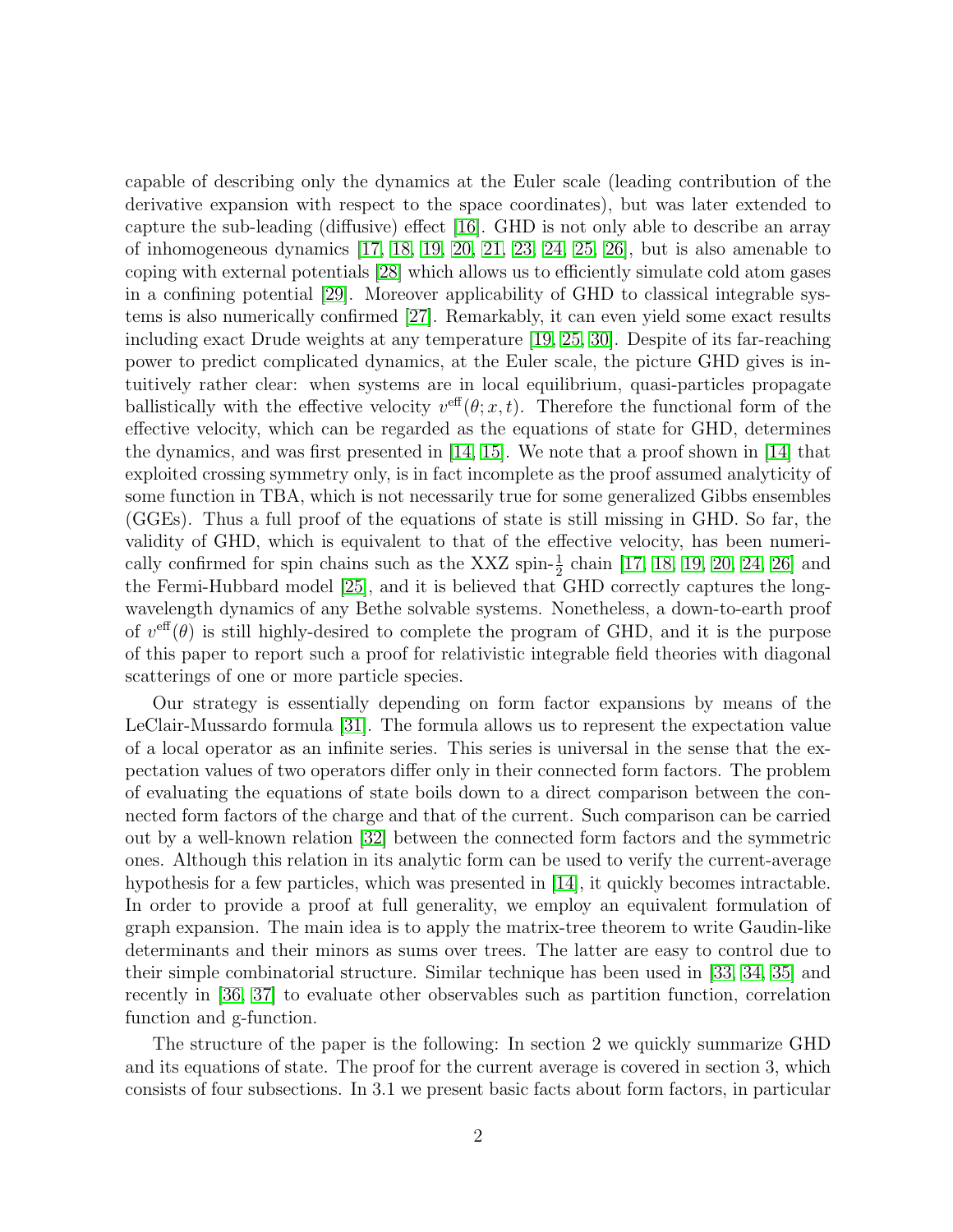the relation between connected and symmetric ones. In 3.2 we provide basic tools in graph theory. The proof for a theory with a single type of particle is completed in 3.3 and is extended in 3.4 to a theory with more than one type of particles. Section 4 closes our paper with perspectives.

Throughout this article, we shall focus on  $(1+1)$ -D relativistic integrable field theories with no bound states.

# 2 GHD and current average

As emphasized in the introduction, our motivation to obtain an explicit expression of the current average comes from GHD. Here we briefly recall how the equation of states in GHD is expressed in terms of quasi-particle basis.

GHD is a framework to study the dynamics of integrable systems at the Euler scale  $[14, 15]^1$  $[14, 15]^1$  $[14, 15]^1$  $[14, 15]^1$ . At such scale, generically, many-body systems are expected to be in a state where *local entropy maximization* is realized. In such a state, physics is dominated by macroscopic processes protected by conserved charges, and the state potentially carry a current. In practice, this scale can be accessed by taking a scaling limit of infinitely many degrees of freedom (i.e. the ratio between a typical microscopic scale  $l_{\text{mic}}$ , say the interparticle length, and a typical macroscopic scale  $l_{\text{mac}}$  becomes zero:  $\epsilon = l_{\text{mic}}/l_{\text{mac}} \rightarrow 0$ ) while scaling the space-time simultaneously  $(x,t) \to (\epsilon^{-1}x, \epsilon^{-1}t)$ , which amounts to focusing on physics occurring at an emergent large scale called the fluid cell. Note that depending on the exponent  $\alpha$  of the scaling of x,  $\epsilon^{-\alpha}$ x, a different scaling limit can be obtained (e.g. diffusive scaling for  $\alpha = 1/2$  and super diffusive scaling for  $1/2 < \alpha < 1$ ). The powerful assumption of local entropy maximization then provides us an efficient way to evaluate correlation functions at the Euler scale [\[38\]](#page-18-7). In particular, the expectation value of a given local operator O is computed by  $\langle \mathcal{O}(x, t)\rangle_{\text{Eul}} = \text{Tr}(\rho(x, t)\mathcal{O})$  with  $\rho(x, t) =$  $\exp(-\sum_i \beta_i(x,t)Q_i)/Z(x,t)$ , where  $Q_i = \int dx q_i(x,0)$  are the conserved charges. This suggests that, at the Euler scale, in order to solve the macroscopic continuity equations  $\partial_t \langle q_i(x, t) \rangle_{\text{Eul}} + \langle j_i(x, t) \rangle_{\text{Eul}} = 0$ , one only has to know the equilibrium form of the averages of densities  $\langle q_i \rangle_{\vec{\beta}}$  and currents  $\langle j_i \rangle_{\vec{\beta}}$  as functions of Lagrange multipliers  $\vec{\beta}$ : the Euler scale averages are then simply  $\langle q_i(x,t) \rangle_{\text{Eul}} = \langle q_i \rangle_{\vec{\beta}(x,t)}$  and  $\langle j_i(x,t) \rangle_{\text{Eul}} = \langle j_i \rangle_{\vec{\beta}(x,t)}$ .

In integrable systems, one-point functions in any generalized Gibbs ensemble (GGE) are conveniently represented in the quasi-particle basis. For instance, the density average of a conserved charge  $Q_i$  reads [\[39\]](#page-18-8)

<span id="page-2-1"></span>
$$
\langle q_i \rangle = \sum_{a} \int d\theta \, \rho_{p,a}(\theta) h_{i,a}(\theta), \tag{1}
$$

where  $\theta$  is a quasi-momentum that parametrizes quasi-particles, and a specifies each particle species. Here,  $h_{i,a}(\theta)$  is the one-particle eigenvalue of  $Q_i$ :  $Q_i|\theta\rangle_a = h_{i,a}(\theta)|\theta\rangle_a$ ,

<span id="page-2-0"></span><sup>&</sup>lt;sup>1</sup>See [\[16\]](#page-16-14) for the recent extension of GHD to account for diffusive corrections to GHD.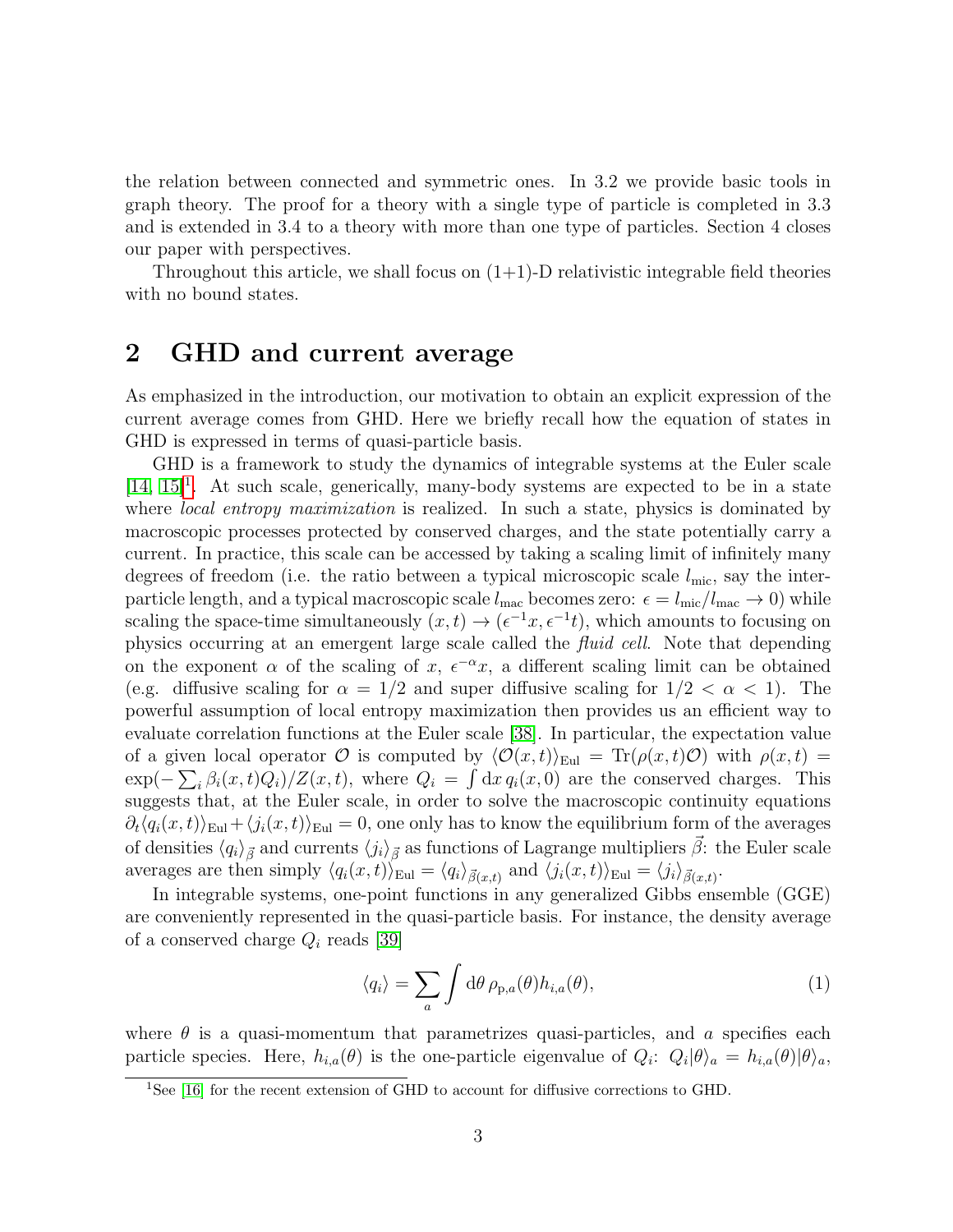and  $\rho_{p,q}(\theta)$  is the density of particle [\[40\]](#page-18-9) that can be computed within thermodynamic Bethe ansatz (TBA). Now, we need to know how  $\langle j_i \rangle$  looks like in order to solve the macroscopic continuity equations. In [\[14,](#page-16-12) [15\]](#page-16-13), the exact expression of  $\langle j_i \rangle$  was proposed that

<span id="page-3-0"></span>
$$
\langle j_i \rangle = \sum_{a} \int d\theta \, \rho_{p,a}(\theta) v_a^{\text{eff}}(\theta) h_{i,a}(\theta) \tag{2}
$$

where  $v_a^{\text{eff}}$  is the velocity of excitation over an equilibrium state. It satisfies

<span id="page-3-2"></span>
$$
v_a^{\text{eff}}(\theta) = v_a^{\text{gr}}(\theta) + \sum_b \int \mathrm{d}\theta' \frac{\varphi_{ab}(\theta - \theta')\rho_{p,b}(\theta)}{p_b'(\theta)} (v_b^{\text{eff}}(\theta') - v_a^{\text{eff}}(\theta)),\tag{3}
$$

where  $v_a^{\text{gr}}(\theta)$  is the group velocity, and  $\varphi_{ab}(\theta)$  is the differential scattering kernel that is related to the S-matrix of a given model as  $\varphi_{ab}(\theta) = -id \log S_{ab}(\theta)/d\theta$ . In [\[14\]](#page-16-12), a proof for relativistic integrable quantum field theories with diagonal scatterings was provided using crossing symmetry. This proof, however, has a flaw in the sense that it implicitly assumes the analyticity of the source term  $w(\theta) = \sum_i \beta_i h_i(\theta)$  that drives the Yang-Yang equation (see [\(19\)](#page-6-0) for the definition), which is not necessarily guaranteed for some GGEs. For instance, in a nonequilibrium steady state generated by gluing two initially disconnected integrable systems at equilibrium,  $w(\theta)$  actually has a jump as a function of  $\theta$ , hence nonanalytic [\[14\]](#page-16-12). We stress that our proof does not require the assumption of analyticity of  $w(\theta)$ , and therefore is applicable to arbitrary (local) GGEs. The current formula [\(2\)](#page-3-0) has also been extended to the XXZ spin- $\frac{1}{2}$  chain where strings are present without proof but with numerical verifications [\[15\]](#page-16-13). The form of  $v_a^{\text{eff}}(\theta)$  can be in fact considered as equations of state for GHD. Recall that equations of state are relations that relate the density averages  $\langle q_i \rangle$  and the current averages  $\langle j_i \rangle$ :  $\langle j_i \rangle = \mathcal{F}_i(\{\langle q_k \rangle\})$ . Since it is precisely what  $v_a^{\text{eff}}(\theta)$  is doing, making [\(2\)](#page-3-0) different from [\(1\)](#page-2-1) by its very appearance in (2), the functional form of the effective velocity determines the relation between the density and current averages. In the next section, we shall present the first-principle proof of [\(2\)](#page-3-0). We note that the main idea of our proof, which is the form factor expansion, is same as the one presented in the appendix in [\[14\]](#page-16-12). The crucial difference is that, in our proof, we prove a statement (see [\(24\)](#page-7-0) below) that is equivalent to the current formula [\(2\)](#page-3-0) for any number of particles, while in [\[14\]](#page-16-12), only the cases of a few numbers of particles were worked out. This generalization is made possible by making full use of the powerful techniques of graph theory in the same spirit as in [\[36\]](#page-18-5). This proof should serve as a first satisfactory proof of [\(2\)](#page-3-0), but we expect that there is a yet another way of proving it, which is not needing any explicit use of relativistic / gallilean invariance.

Before embarking on the proof, let us conclude this section by introducing the dynamical equation of GHD. It immediately follows by plugging [\(1\)](#page-2-1) and [\(2\)](#page-3-0) into the macroscopic continuity equations. Using the completeness of the space of  $Q_i$ , it reads

<span id="page-3-1"></span>
$$
\partial_t \rho_{p,a}(\theta) + \partial_x (v_a^{\text{eff}}(\theta)\rho_{p,a}(\theta)) = 0.
$$
\n(4)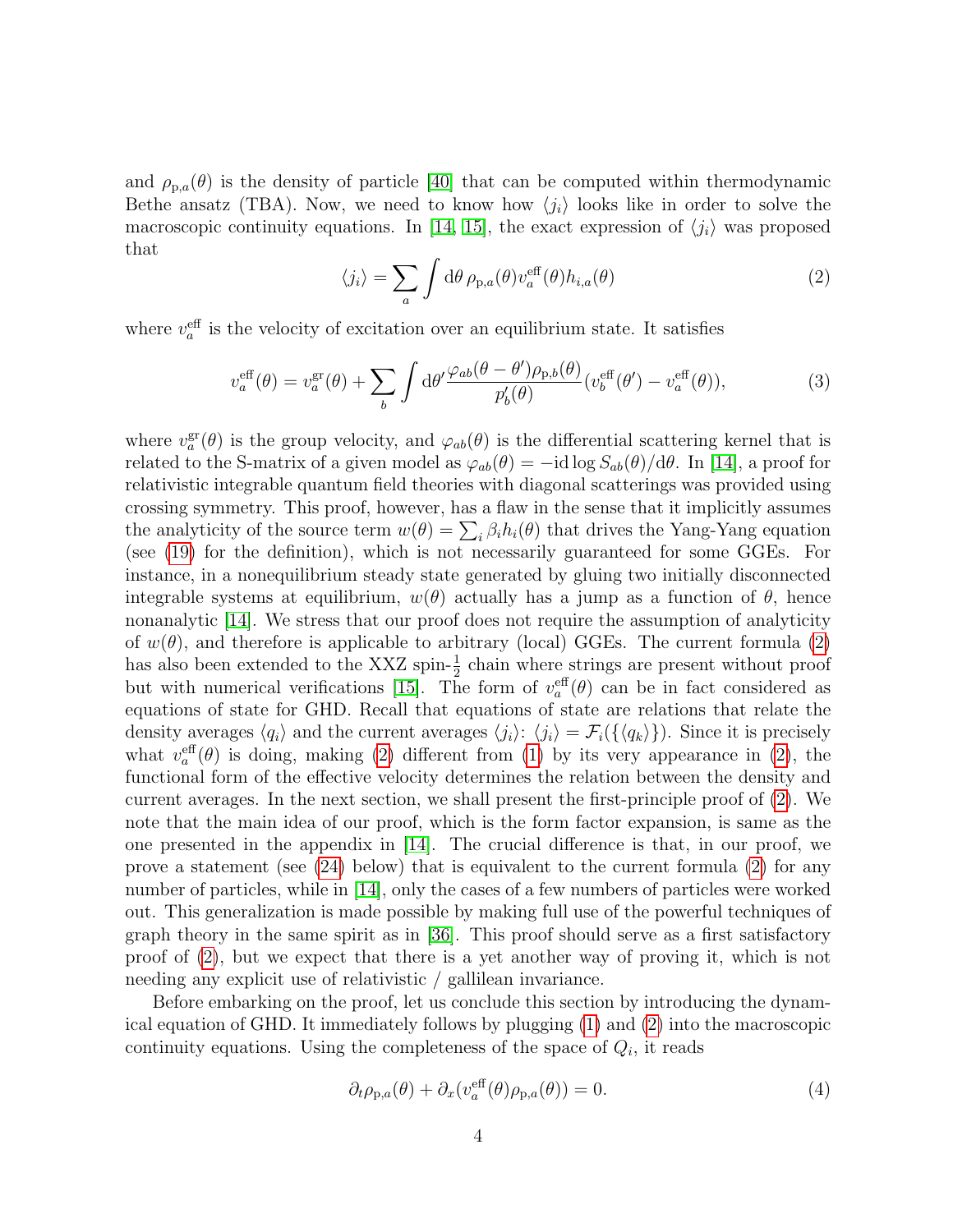This type of equation for the spectral parameter  $\theta$  has been found in several different contexts. For instance, the hydrodynamic equation of the hard-rod gas is known to have a same form to  $(4)$  with a similar effective velocity as  $(3)$  [\[41\]](#page-18-10). This is in fact readily derived by a simple kinetic argument presented in [\[14,](#page-16-12) [41\]](#page-18-10), providing the underlying physical picture as to why the effective velocity has to be of the form [\(3\)](#page-3-2). Note that the classical soliton gases of the KdV equation are also governed by an equation similar to [\(4\)](#page-3-1) on the large scale [\[42,](#page-18-11) [43\]](#page-18-12).

## 3 The proof

#### 3.1 LeClair-Mussardo formula

Let us suppose the theory we consider has N particle species  $a_i$  with masses  $m_i$  each of which differ, and it has no internal degrees of freedom. The Hilbert space of a generic  $(1+1)$ -D relativistic quantum field theory has natural bases: asymptotic in and out states  $|\theta_1,\dots,\theta_n\rangle_{a_1,\dots,a_n}^{in,out}$  parameterized by rapidities  $\theta$ , which in turn diagonalize all the conserved charges if the model is integrable (to fix the basis, we use the out state, i.e. the ordering  $\theta_1 < \cdots < \theta_n$ ). Another salient feature of the model, due to integrability, is that the dynamics is governed by the S-matrices that are factorizable into the product of two-body scattering matrix  $S(\theta_i, \theta_j) = S(\theta_i - \theta_j)$ . The form factor (with n particles) of a local operator  $\mathcal O$  of the model is then defined by

$$
F_{a_1,\dots,a_n}(\theta_1,\dots,\theta_n) = \langle \text{vac} | \mathcal{O}(0) | \theta_1,\dots,\theta_n \rangle_{a_1,\dots,a_n}
$$
(5)

which is expected to satisfy the following axioms [\[44\]](#page-18-13): 1. Relativistic invariance

$$
F_{a_1,\dots,a_n}(\theta_1+\eta,\dots,\theta_n+\eta) = e^{s\eta} F_{a_1,\dots,a_n}(\theta_1,\dots,\theta_n)
$$
\n(6)

where s is the spin of the operator  $\mathcal{O}$ . 2. Watson's equations

$$
F_{a_1,\dots,a_k,a_{k+1},\dots,a_n}(\theta_1,\dots,\theta_k,\theta_{k+1},\dots,\theta_n) = S_{a_k,a_{k+1}}(\theta_k-\theta_{k+1}) \times F_{a_1,\dots,a_{k+1},a_k,\dots,a_n}(\theta_1,\dots,\theta_{k+1},\theta_k,\dots,\theta_n)
$$
\n
$$
(7)
$$

$$
F_{a_1,\dots,a_n}(\theta_1+2\pi i,\dots,\theta_n)=F_{a_2,\dots,a_n,a_1}(\theta_2,\dots,\theta_n,\theta_1)
$$
\n(8)

3. Kinematic poles

$$
-i\underset{\theta \to \theta'}{\text{Res}} F_{a,b,a_1,\dots,a_n}(\theta + \pi i, \theta', \theta_1, \dots, \theta_n) = \left(1 - \delta_{ab} \prod_{k=1}^n S_{a,a_k}(\theta - \theta_k)\right) F_{a_1,\dots,a_n}(\theta_1, \dots, \theta_n).
$$
\n(9)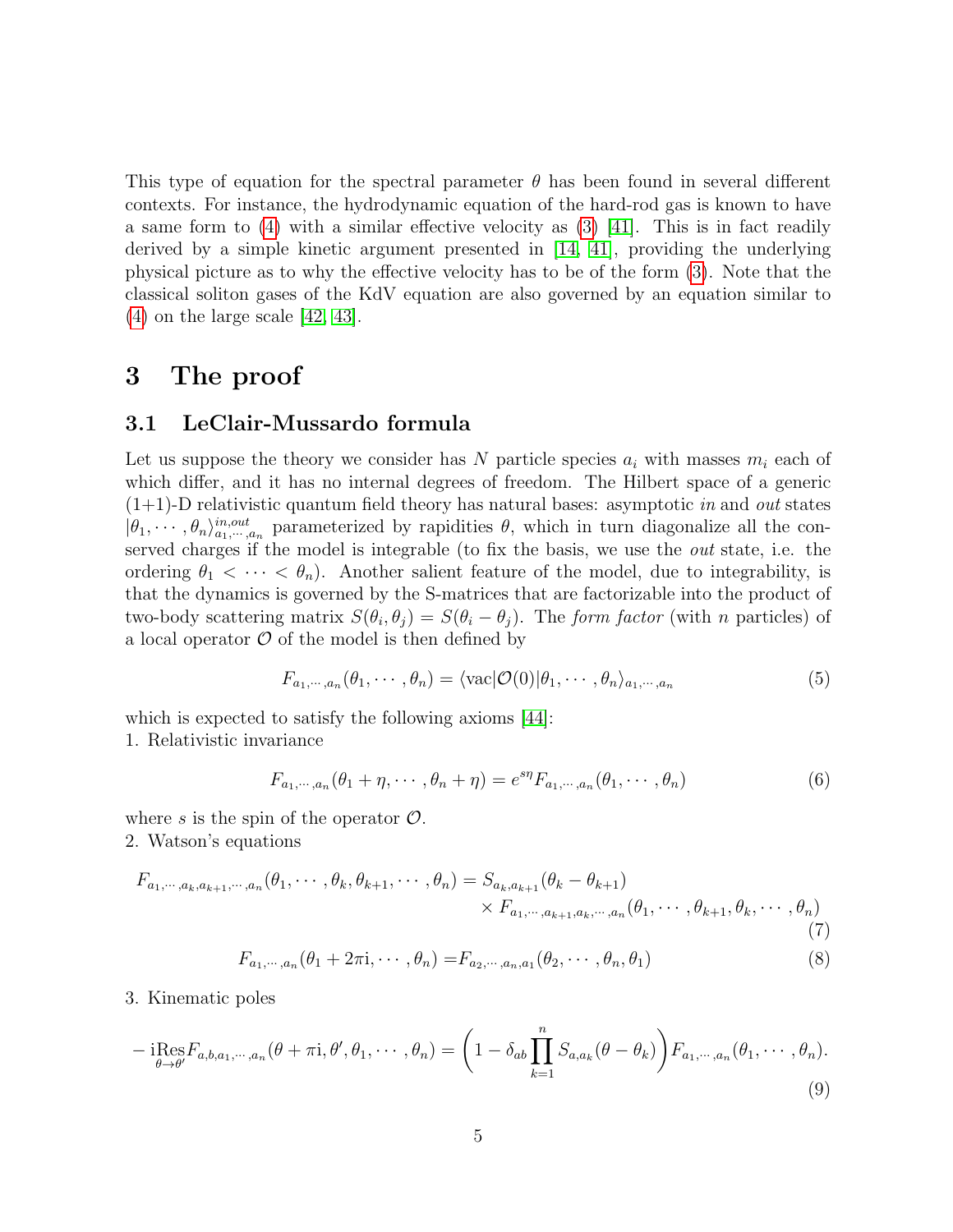Note that if our model has bound states, the case which we do not consider here, there are additional *dynamical* poles on the imaginary axis within the strip  $0 < \text{Im } \theta_{ij} < \pi$ . We further assume that form factors are meromorphic functions except poles that are dictated by the axioms mentioned. In what follows, for brevity, we shall focus on the case with one particle species.

The form factors generally serve as building blocks of more complicated matrix elements. Of particular interest for our purpose is the diagonal matrix element  $\langle \theta | \mathcal{O}(0) | \vec{\theta} \rangle$ , where we introduced the shortened notation  $|\vec{\theta}\rangle = |\theta_1, \dots, \theta_n\rangle$  (and  $\langle \hat{\theta} | = \langle \theta_1, \dots, \theta_n |$ ). By use of the crossing relation, all form factors can be expressed in terms of the following form factor [\[32\]](#page-18-1)

<span id="page-5-0"></span>
$$
F_{2n}(\theta_1 + \pi i + \delta_1, \theta_2 + \pi i + \delta_2, \cdots, \theta_n + \pi i + \delta_n, \theta_n, \cdots, \theta_2, \theta_1)
$$
  
= 
$$
\prod_{i=1}^n \frac{1}{\delta_i} \sum_{i_1=1}^n \sum_{i_2=1}^n \cdots \sum_{i_n=1}^n f_{i_1, i_2, \cdots, i_n}(\theta_1, \cdots, \theta_n) \delta_{i_1} \delta_{i_2} \cdots \delta_{i_n} + \cdots,
$$
 (10)

where  $f_{i_1,i_2,\dots,i_n}(\theta_1,\dots,\theta_n)$  is completely symmetric with respect to a rearrangement of indices, and " $\cdots$ " refers to all the terms that vanish upon taking  $\{\delta_i\} \to 0$  in any order. This form factor, in fact, is not well-defined due to the presence of kinematic singularities, i.e. its value depends on the order of limits  $\{\delta_i\} \to 0$ . There are two common ways to eliminate such singularities: one is to keep only finite terms by getting rid of all the terms that are divergent when taking  $\{\delta_i\} \rightarrow 0$  in [\(10\)](#page-5-0), yielding the *connected* form factor [\[31\]](#page-18-0)

$$
F_{2n}^c(\theta_1,\dots,\theta_n) = \text{FP} \lim_{\{\delta_k\}\to 0} F_{2n}(\theta_1 + \pi i + \delta_1,\dots,\theta_n + \pi i + \delta_n,\theta_n,\dots,\theta_1). \tag{11}
$$

Another one is to take a uniform limit such that  $\delta_i = \delta \to 0$  for all i that gives rise to the symmetric form factor [\[32\]](#page-18-1)

$$
F_{2n}^s(\theta_1,\dots,\theta_n) = \lim_{\{\delta_k\}=\delta \to 0} F_{2n}(\theta_1 + \pi i + \delta,\dots,\theta_n + \pi i + \delta,\theta_n,\dots,\theta_1). \tag{12}
$$

These two form factors play essential roles in our proof later, and they are in fact related by the following relation

<span id="page-5-1"></span>
$$
F_{2n}^{\rm s}(\theta_1,\cdots,\theta_n)=\sum_{\substack{\alpha\subset\{1,\cdots,n\}\\ \alpha\neq\varnothing}}\mathcal{L}(\alpha|\alpha)F_{2|\alpha|}^{\rm c}(\{\theta_i\}_{i\in\alpha})
$$
(13)

where  $|\alpha|$  denotes the cardinal of the subset  $\alpha$  and  $\mathcal{L}(\alpha|\alpha)$  is the principal minor obtained by deleting the  $\alpha$  rows and columns of the following matrix

<span id="page-5-2"></span>
$$
L(\theta_1, \cdots, \theta_n)_{jk} = \delta_{jk} \sum_{l \neq j} \varphi_{j,l} - (1 - \delta_{jk}) \varphi_{j,k}, \qquad (14)
$$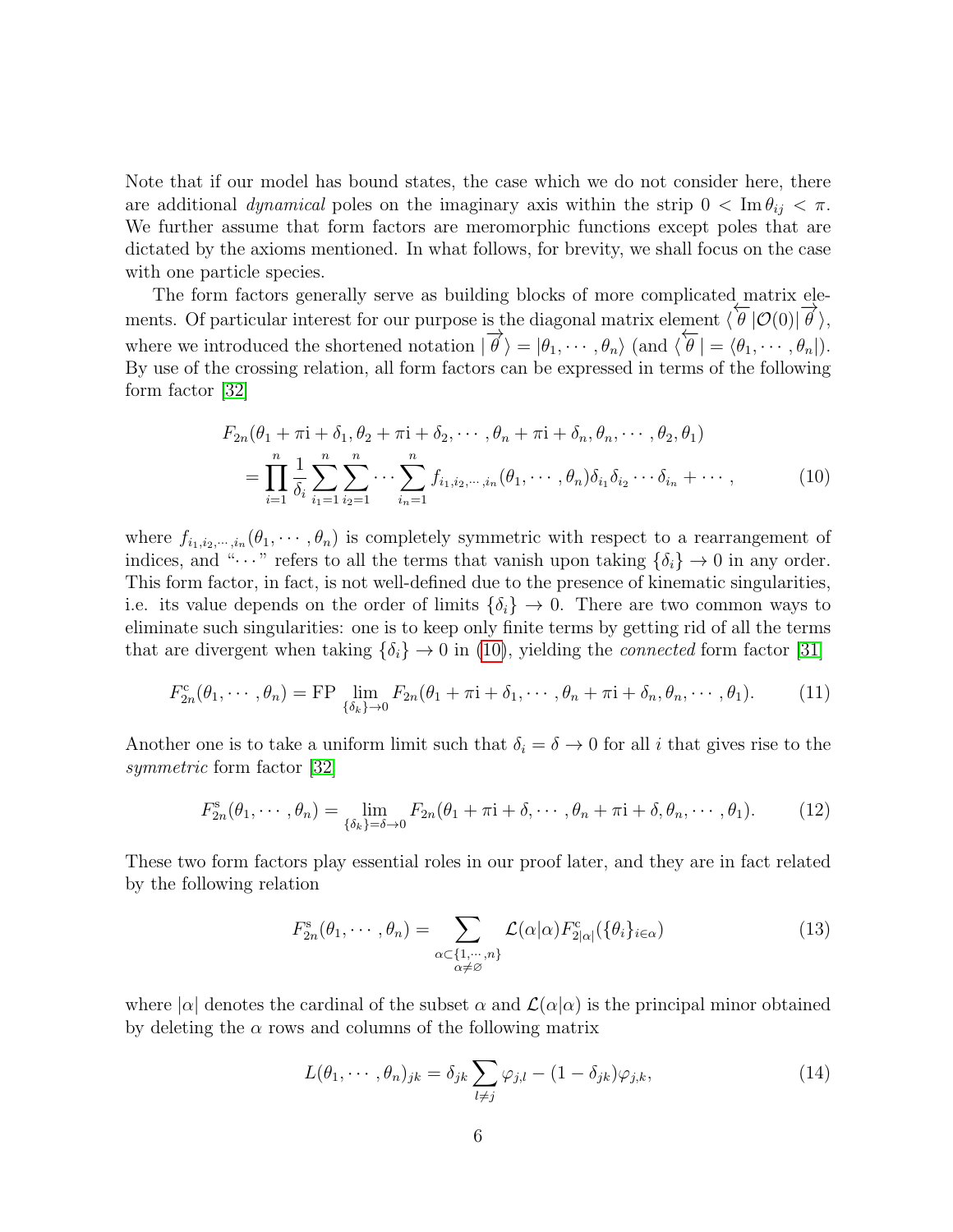where  $\varphi_{i,j} = \varphi(\theta_i - \theta_j)$ . Relation [\(13\)](#page-5-1) can be obtained by considering two equivalent ways of writing the finite-volume diagonal matrix element  $\langle \theta | \mathcal{O}(0) | \theta \rangle_V [32]$  $\langle \theta | \mathcal{O}(0) | \theta \rangle_V [32]$ 

<span id="page-6-1"></span>
$$
\sum_{\substack{\alpha \in \{1, \cdots, n\} \\ \alpha \neq \varnothing}} F_{2|\alpha|}^s(\{\theta_i\}_{i \in \alpha}) \mathcal{G}(\{\theta_i\}_{i \in \bar{\alpha}}) = \sum_{\substack{\alpha \in \{1, \cdots, n\} \\ \alpha \neq \varnothing}} F_{2|\alpha|}^c(\{\theta_i\}_{i \in \alpha}) \mathcal{G}(\alpha|\alpha), \tag{15}
$$

where  $\bar{\alpha}$  denotes the complementary of  $\alpha$ . On the left hand side,  $\mathcal{G}(\theta_1, \dots, \theta_n)$  is the determinant of the  $n \times n$  Gaudin matrix

$$
G(\theta_1, \cdots, \theta_n)_{jk} = \delta_{jk} \Big( V p'(\theta_j) + \sum_{l \neq j} \varphi_{j,l} \Big) - (1 - \delta_{jk}) \varphi_{j,k}, \tag{16}
$$

where  $p'(\theta)$  is the derivative of the momentum p with respect to the rapidity  $\theta$ . On the right hand side,  $\mathcal{G}(\alpha|\alpha)$  is the principal minor of G obtained by deleting its  $\alpha$  rows and columns, and  $V$  is the system size. Since the equality  $(15)$  is algebraic, it must hold for whatever value of V. Thus let us take a limit  $V \to 0$ . By writing the matrix  $G(\{\theta_i\}_{i \in \bar{\alpha}})$  as the sum of a matrix of the type [\(14\)](#page-5-2) and a diagonal matrix, we can write its determinent as a sum over partitions of  $\bar{\alpha}$ 

<span id="page-6-2"></span>
$$
\mathcal{G}(\{\theta_i\}_{i \in \bar{\alpha}}) = \sum_{\substack{I \subset \bar{\alpha} \\ I \neq \varnothing}} \mathcal{L}(I|I) \prod_{i \in I} V p'(\theta_i). \tag{17}
$$

Since I is always a non-empty set, [\(17\)](#page-6-2) necessarily vanishes when  $V \to 0$  except when  $\bar{\alpha} = \varnothing$ , i.e.  $\alpha = \{1, \dots, n\}$ . Hence the LHS of [\(15\)](#page-6-1) becomes that of [\(13\)](#page-5-1) under the limit. Together with an immediate observation that  $\mathcal{G}(\alpha|\alpha) \to \mathcal{L}(\alpha|\alpha)$  with  $V \to 0$ , the relation [\(13\)](#page-5-1) is established.

Having these in mind, we are now in a position to introduce the LeClair-Mussardo formula. The formula is a variant of spectral decomposition for the thermal (GGE) average of a local operator. It reads [\[31\]](#page-18-0)

<span id="page-6-3"></span>
$$
\langle \mathcal{O} \rangle = \frac{1}{Z} \text{Tr} \left( e^{-\sum_{i} \beta_{i} Q_{i}} \mathcal{O} \right) = \sum_{l=0}^{\infty} \left( \prod_{k=1}^{l} \int \frac{d\theta_{k}}{2\pi} n(\theta_{k}) \right) F_{2l}^{c}(\mathcal{O}; \theta_{1}, \cdots, \theta_{k}) \tag{18}
$$

where Z is the partition function, and the filling function  $n(\theta) = 1/(1 + e^{\varepsilon(\theta)})$  is given by the pseudo-energy  $\varepsilon(\theta)$  that satisfies the Yang-Yang equation

<span id="page-6-0"></span>
$$
\varepsilon(\theta) = \sum_{i} \beta_i h_i(\theta) - \int \frac{\mathrm{d}\theta'}{2\pi} \varphi(\theta - \theta') \log(1 + e^{\varepsilon(\theta')}). \tag{19}
$$

This is a remarkable simplification in computing the GGE average of a local operator, but it still requires us to compute the connected form factor, which is always a formidable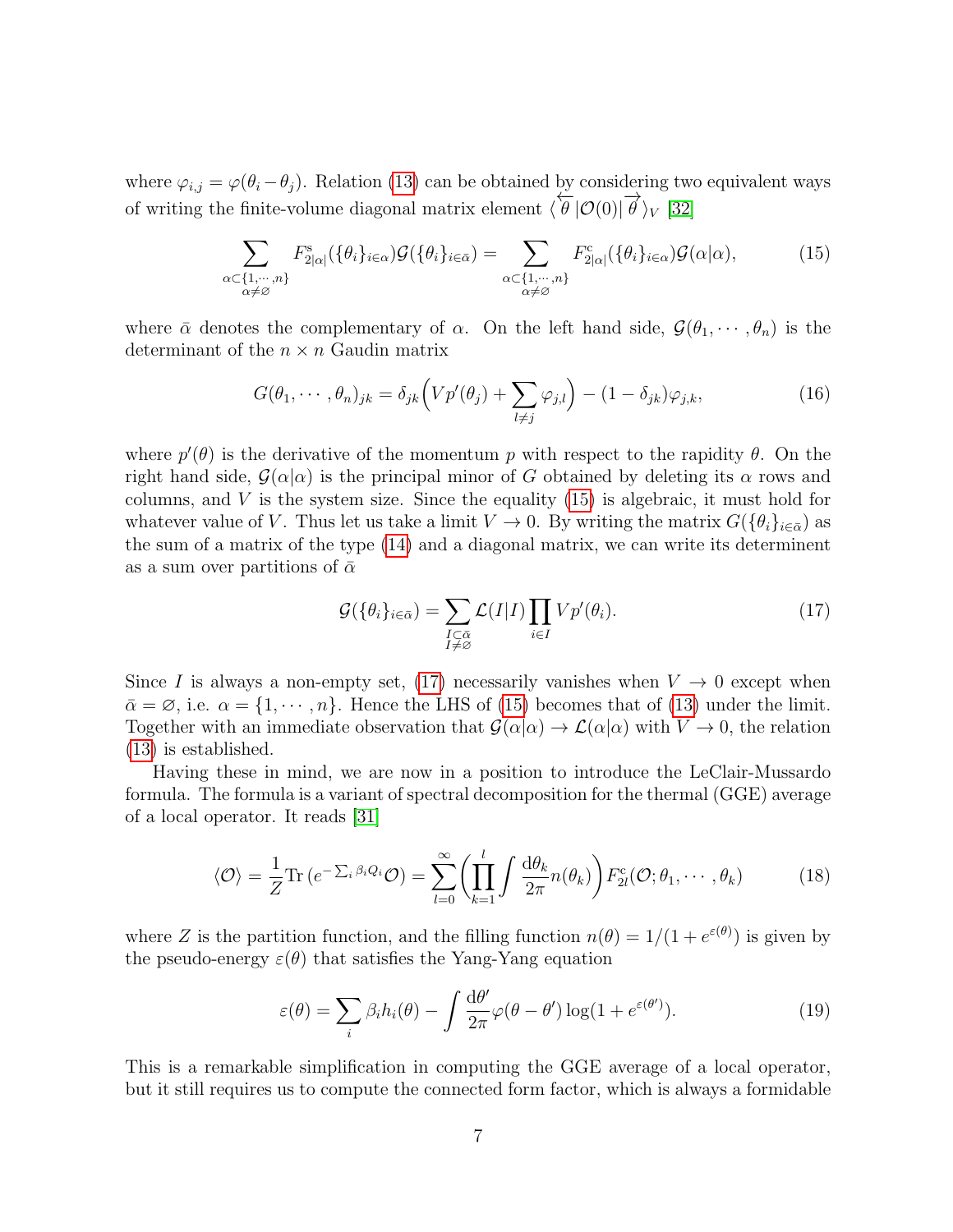task. Further, even if one manages to do so, carrying out the resummation is, in most cases, not feasible. Therefore, in practice, the formula is used with truncating after some terms; if excitation is small enough, this provides a fairly good approximation of the average.

Being said so, there are some known cases where one can evaluate the formula explicitly. One of such examples is the density of a conserved charge  $Q = \int dx q(x, 0)$ : the connected form factor of which is given by [\[39\]](#page-18-8)

<span id="page-7-2"></span>
$$
F_{2n}^{\rm c}(q;\theta_1,\cdots,\theta_n) = h(\theta_1)\varphi_{1,2}\cdots\varphi_{n-1,n}p'(\theta_n) + \text{perm},\tag{20}
$$

where perm. is understood as permutations with respect to the integer set  $\{1, \dots, n\}$ . Putting this into [\(18\)](#page-6-3), we obtain an alternative expression of [\(1\)](#page-2-1) [\[39\]](#page-18-8)

$$
\langle q \rangle = \int \frac{\mathrm{d}p(\theta)}{2\pi} n(\theta) h^{\mathrm{dr}}(\theta),\tag{21}
$$

where the dressing operation is defined for any function  $f(\theta)$  as

$$
f^{\text{dr}}(\theta) = f(\theta) + \int \frac{\mathrm{d}\theta'}{2\pi} \varphi(\theta - \theta') n(\theta') f^{\text{dr}}(\theta'). \tag{22}
$$

In the main proof, we will observe that, in fact, the same structure holds for the current operator  $j$  as well. Recalling  $(2)$ , we can also recast it into the similar form and expand as

$$
\langle j \rangle = \int \frac{dE(\theta)}{2\pi} n(\theta) h^{dr}(\theta)
$$
  
= 
$$
\sum_{l=0}^{\infty} \left( \prod_{k=1}^{l} \int \frac{d\theta}{2\pi} n(\theta_k) \right) h(\theta_1) \varphi_{1,2} \cdots \varphi_{k-1,k} E'(\theta_k),
$$
 (23)

where  $E'(\theta)$  denotes the derivative of the energy E with respect to the rapidity  $\theta$ . This suggests that if the connected form factor of  $j$  takes the following form, then  $(2)$  follows:

<span id="page-7-0"></span>
$$
F_{2n}^{c}(j; \theta_1, \cdots, \theta_n) = h(\theta_1)\varphi_{1,2}\cdots\varphi_{n-1,n}E'(\theta_n) + \text{perm},\tag{24}
$$

which is the actual statement we are going to prove in order to establish [\(2\)](#page-3-0).

#### 3.2 Graphical representation

The relation [\(13\)](#page-5-1) between the symmetric and connected form factors can be understood graphically. The matrix  $L$  whose minors appear in this relation is a Laplacian matrix

<span id="page-7-1"></span>
$$
L_{jk} = \delta_{jk} \sum_{l \neq j} \varphi_{j,l} - (1 - \delta_{jk}) \varphi_{j,k}.
$$
 (25)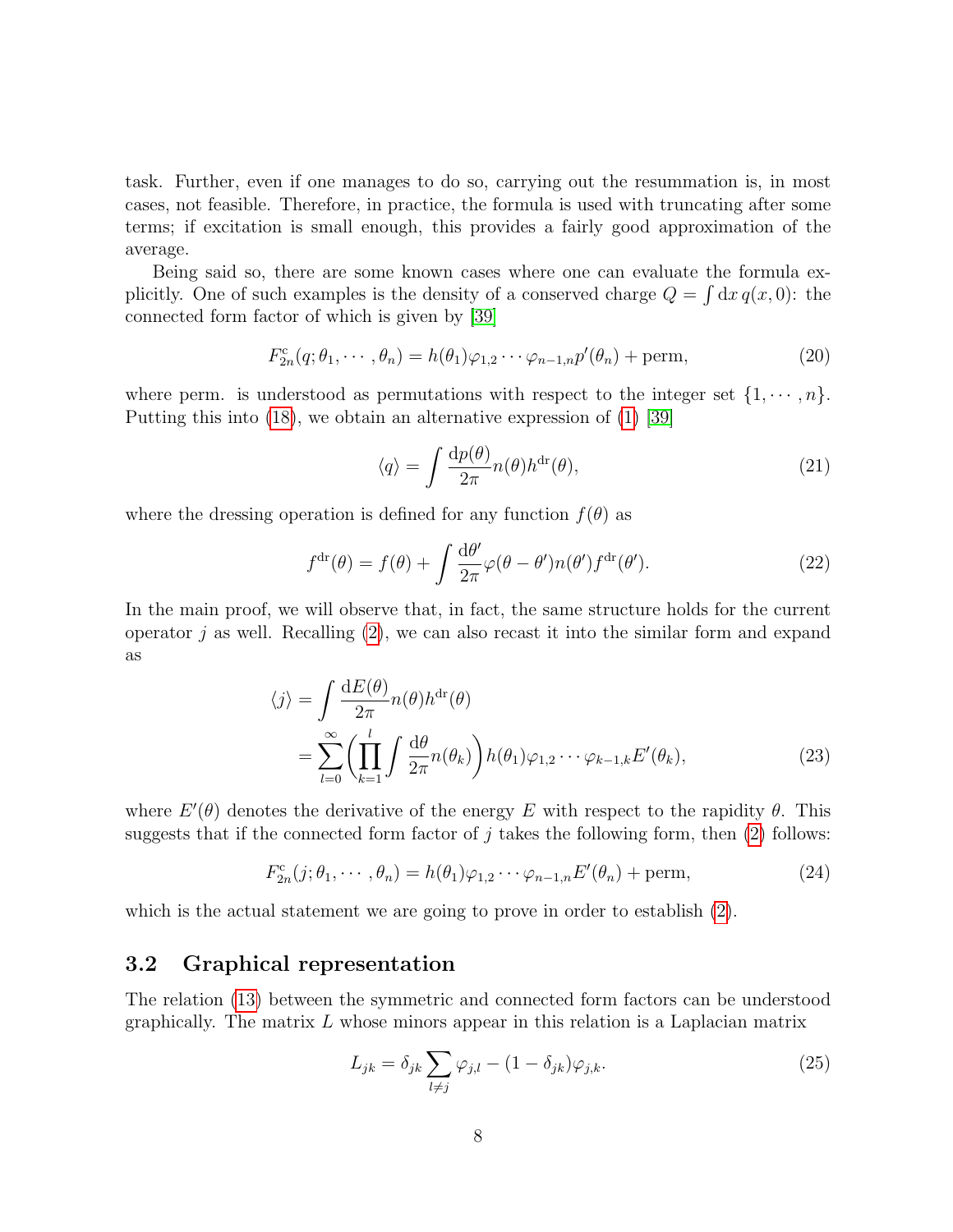It is the discretized Laplacian operator  $\Delta$  on a graph in which a weight  $\varphi_{j,k}$  is assigned to the edge connecting j and k. Although  $L$  has a vanishing determinant, as the elements on each row sum up to zero, its principal minors can be expressed as a sum over trees. This is the virtue of the matrix-tree theorem [\[45\]](#page-18-14), also known as Kirchhoff theorem.<sup>[2](#page-8-0)</sup>

**Definition 3.1** (Trees and forests). A tree is a connected graph without cycles. A forest is a set of trees.

In this paper we are referring to undirected graphs which means there is no direction on the edges. The reason behind is the symmetric property of the scattering differential:  $\varphi_{i,j} = \varphi_{j,i}$ . In the non-symmetric case, the definition of (directed) trees should be modified [\[36\]](#page-18-5).

<span id="page-8-1"></span>**Theorem 3.1** (Weighted matrix-tree theorem). Let  $\alpha$  be a subset of vertices  $\{1, 2, \dots, n\}$ . Then we have

$$
\mathcal{L}(\alpha|\alpha) = \sum_{F \in \mathcal{F}_{\alpha}} \prod_{e \in F} \varphi_e,\tag{26}
$$

where the summation is performed over all forests of n vertices each tree of which contains exactly one vertex from  $\alpha$ . The product runs over all edges of the forests.

This is known as the all-minor version of the matrix-tree theorem. A particular case is given by considering principal minors of rank  $n - 1$  i.e. by taking  $\alpha$  to be one-element subsets. The forests would then become trees.

Let us illustrate the theorem in the case of three particles, where [\(25\)](#page-7-1) is given by

$$
L = \begin{pmatrix} \varphi_{1,2} + \varphi_{1,3} & -\varphi_{1,2} & -\varphi_{1,3} \\ -\varphi_{2,1} & \varphi_{2,1} + \varphi_{2,3} & -\varphi_{2,3} \\ -\varphi_{3,1} & -\varphi_{3,2} & \varphi_{3,1} + \varphi_{3,2} \end{pmatrix} .
$$
 (27)

All the principal minors of rank 2 are equal:  $\mathcal{L}(1|1) = \mathcal{L}(2|2) = \mathcal{L}(3|3) = \varphi_{2,1}\varphi_{3,1}$  +  $\varphi_{2,1}\varphi_{3,2} + \varphi_{2,3}\varphi_{3,1}$ . These terms are exactly the three trees spanning three vertices, see Fig[.1.](#page-9-0) Note that we are referring to labelled trees. In particular, the trees in Fig[.1](#page-9-0) are considered as being distinguished, despite their similar combinatorial structure. The principal minors of rank 1 are written as forests with two trees. For example, when  $\alpha = \{2,3\}$  we have  $\mathcal{L}(\alpha|\alpha) = \varphi_{1,2} + \varphi_{1,3}$ , as in Fig[.2.](#page-9-1) The matrix-tree theorem provides a nice interpretation of the relation [\(13\)](#page-5-1) between symmetric and connected form factors. For each subset  $\alpha$  of  $\{1, 2, ..., n\}$  we decorate the connected form factor  $F_{2|\alpha|}^c(\{\theta_i\}_{i\in\alpha})$  by trees growing out of the elements of  $\alpha$ . The decorations must guarantee that all n vertices are covered.

<span id="page-8-0"></span><sup>&</sup>lt;sup>2</sup>Matrix of the type [\(25\)](#page-7-1) appeared in the work of Maxwell, one can therefore view the weights  $\varphi_{jk}$  as the electric currents in a circuit.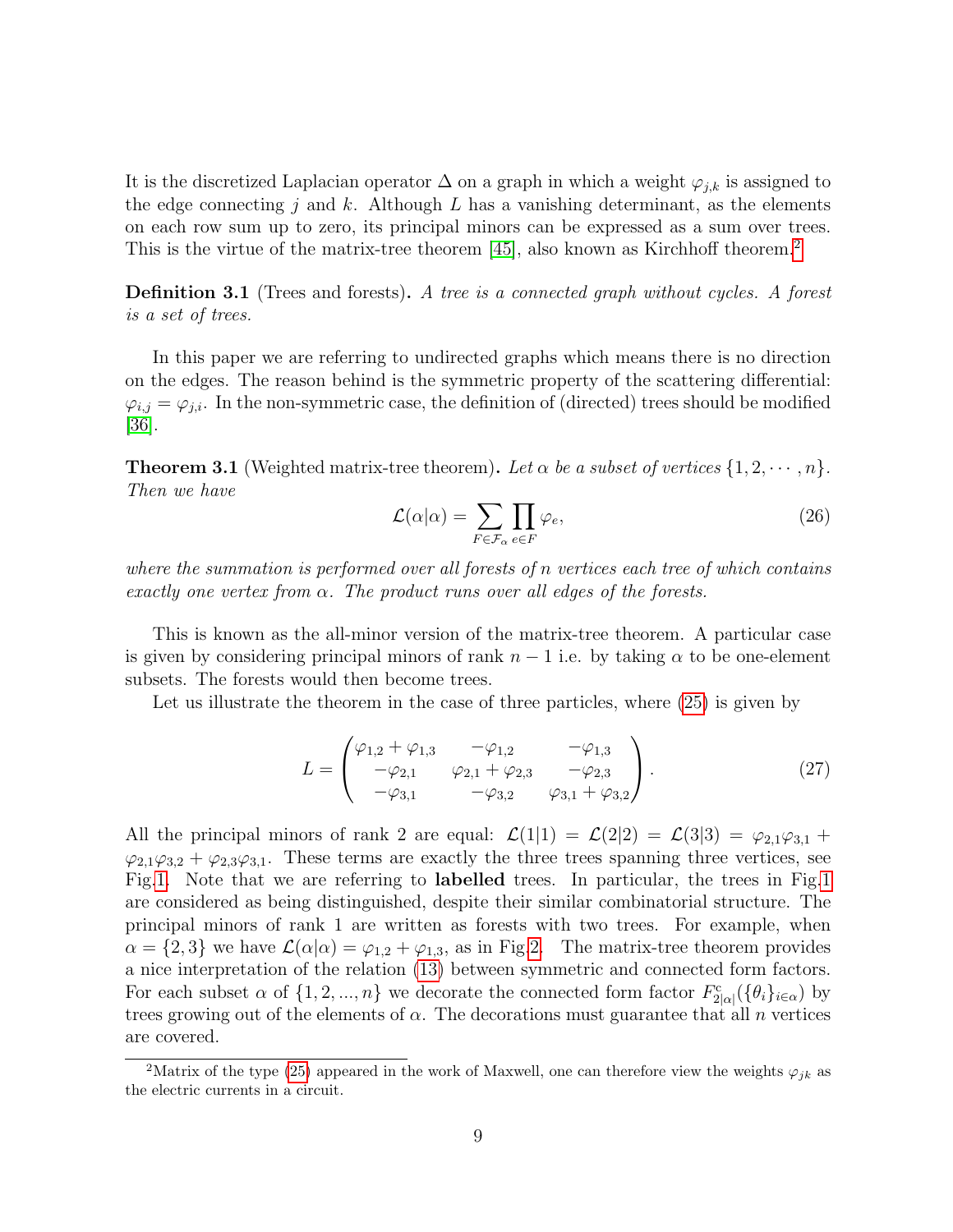

<span id="page-9-0"></span>Figure 1: Trees associated with a minor of rank 2.



<span id="page-9-1"></span>Figure 2: Forests associated with a minor  $\mathcal{L}(\{2,3\}|\{2,3\}).$ 

#### 3.3 Main proof: one type of particle

Here we present a graph theoretic proof for [\(24\)](#page-7-0). Our proof consists of three steps:

- Obtain the symmetric form factor of the charge  $F_{2n}^s(q; \theta_1, \dots, \theta_n)$  from the connected one [\(20\)](#page-7-2) and the relation [\(13\)](#page-5-1).
- Compute the symmetric form factor of the current  $F_{2n}^s(j; \theta_1, \dots, \theta_n)$  from that of the charge, by using the continuity equation.
- Find the connected form factor of the curent from the symmetric one, by going from the left hand side to the right hand side of equation [\(13\)](#page-5-1).

The first and the last step are done with help of the matrix-tree theorem [3.1.](#page-8-1)

In the first step, we represent the connected form factor of the charge

$$
F_{2n}^{\rm c}(q;\theta_1,\cdots,\theta_n) = h(\theta_1)\varphi_{1,2}\cdots\varphi_{n-1,n}p'(\theta_n) + \text{perm},\tag{28}
$$

as n! spines of length n with the charge h on one end and the momentum derivative  $p'$  at the other end. Spines of length 1 with coinciding ends are allowed.

The corresponding symmetric form factor is obtained by decorating the spines with the trees, see Fig[.3.](#page-10-0) Because the trees have different labelings and the spines come from different permutations, each term in the symmetric form factor is a (labelled) tree with two marked points, no tree appears more than once. Vice versa, each tree with two marked points can be decomposed to a spine and a forest. Indeed, the connectedness guarantees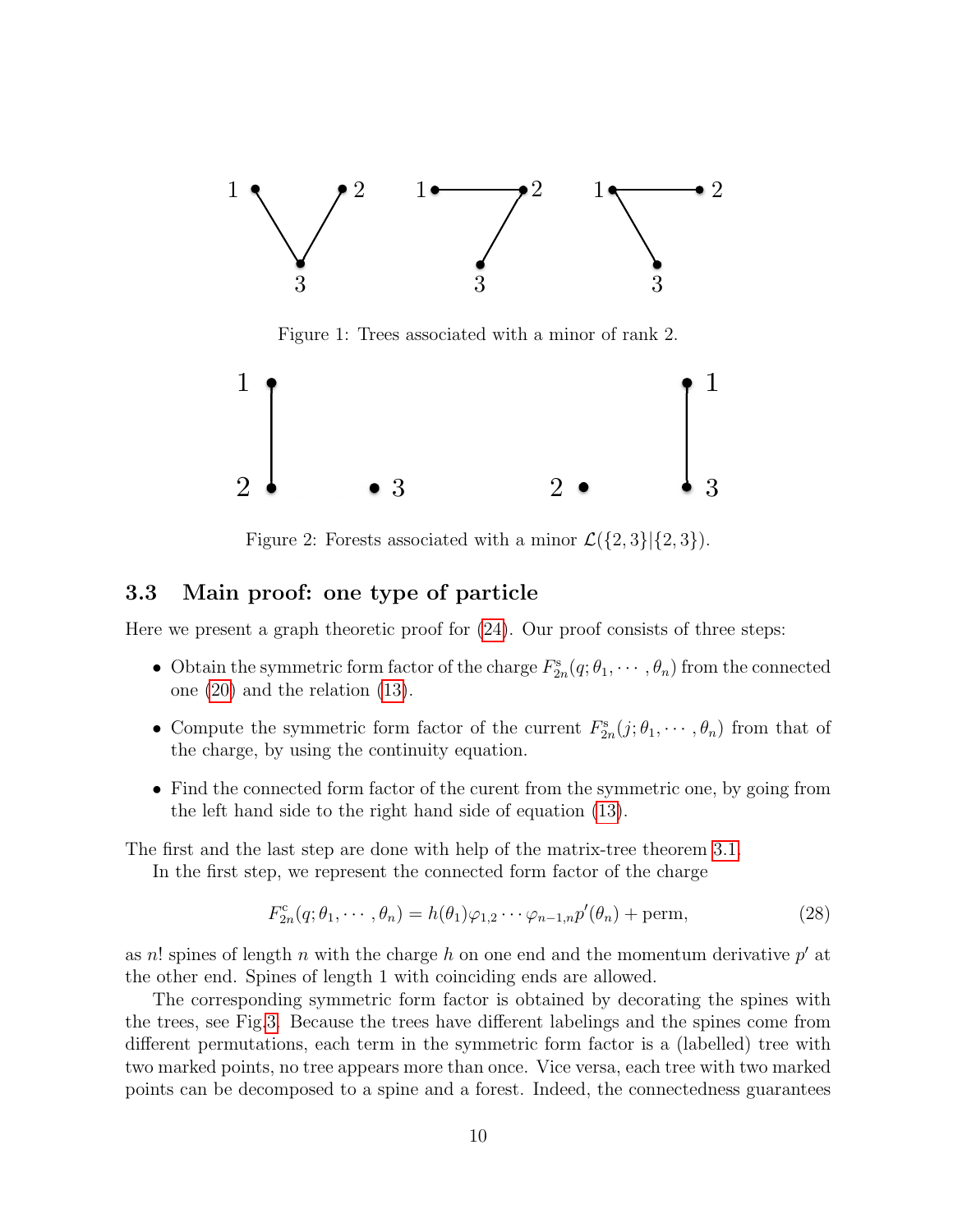

<span id="page-10-0"></span>Figure 3: Pictorial representation of one of terms in the RHS of [\(13\)](#page-5-1). Each term (forest) of  $\mathcal{L}(\alpha|\alpha)$  and each term in  $F_{2|\alpha|}^c(\{\theta_i\}_{i\in\alpha})$  form a spanning tree by merging together at vertices  $\alpha$  represented by black dots.

the existence of a path between the two marked points. Moreover, the uniqueness of this path is ensured by the non-existence of cycles. We conclude that the symmetric form factor of the charge is given by the sum over all the trees of  $n$  vertices, with the weights  $h$  and  $p'$  inserted at two arbitrary vertices. This sum factorizes into the sum over the weights and the sum over the unmarked trees:

<span id="page-10-1"></span>
$$
F_{2n}^s(q; \theta_1, \cdots, \theta_n) = \sum_{j=1}^n h(\theta_j) \sum_{k=1}^n p'(\theta_k) \sum_{T \in \mathcal{T}} \prod_{e \in T} \varphi_e,\tag{29}
$$

Here,  $\mathcal T$  denotes the set of the trees of n vertices. The sum over these trees are exactly given by the principal minor of rank  $n-1$  of the matrix [\(25\)](#page-7-1). For instance, in the case of three particles:

$$
F_6^s(q; \theta_1, \theta_2, \theta_3) = (h_1 + h_2 + h_3)(p'_1 + p'_2 + p'_3)(\varphi_{2,1}\varphi_{3,1} + \varphi_{2,1}\varphi_{3,2} + \varphi_{2,3}\varphi_{3,1})
$$

We now turn to the second step. In order to relate [\(29\)](#page-10-1) to the symmetric form factor of the current  $F_{2n}^s(j; \theta_1, \dots, \theta_n)$ , where j satisfies the continuity equation  $\partial_t q + \partial_x j = 0$ , we note that there is a relation between  $F_{2n}^s(q;\theta_1,\dots,\theta_n)$  and  $F_{2n}^s(j;\theta_1,\dots,\theta_n)$  which is a simple consequence of the continuity equation:

$$
F_{2n}^{\mathrm{s}}(j;\theta_1,\cdots,\theta_n) = \frac{\sum_k E'(\theta_k)}{\sum_k p'(\theta_k)} F_{2n}^{\mathrm{s}}(q;\theta_1,\cdots,\theta_n),\tag{30}
$$

where we recall  $E(\theta) = m \cosh \theta$  and  $p(\theta) = m \sinh \theta$ . To see this, we first observe

$$
\langle \text{vac}|j(x,t)|\overrightarrow{\theta},\overleftarrow{\theta'}\rangle = e^{-\text{i}m\sum_{k=1}^{n} \left[ (\cosh\theta_{k}+\cosh\theta_{k}')t-(\sinh\theta_{k}+\sinh\theta_{k}')x \right]}\langle \text{vac}|j(0,0)|\overrightarrow{\theta},\overleftarrow{\theta'}\rangle \tag{31}
$$

and thus,

$$
\langle \text{vac} | \partial_x j(x, t) | \overrightarrow{\theta}, \overleftarrow{\theta'} \rangle = \text{i} m \sum_{k=1}^n (\sinh \theta_k + \sinh \theta'_k) \langle \text{vac} | j(x, t) | \overrightarrow{\theta}, \overleftarrow{\theta'} \rangle. \tag{32}
$$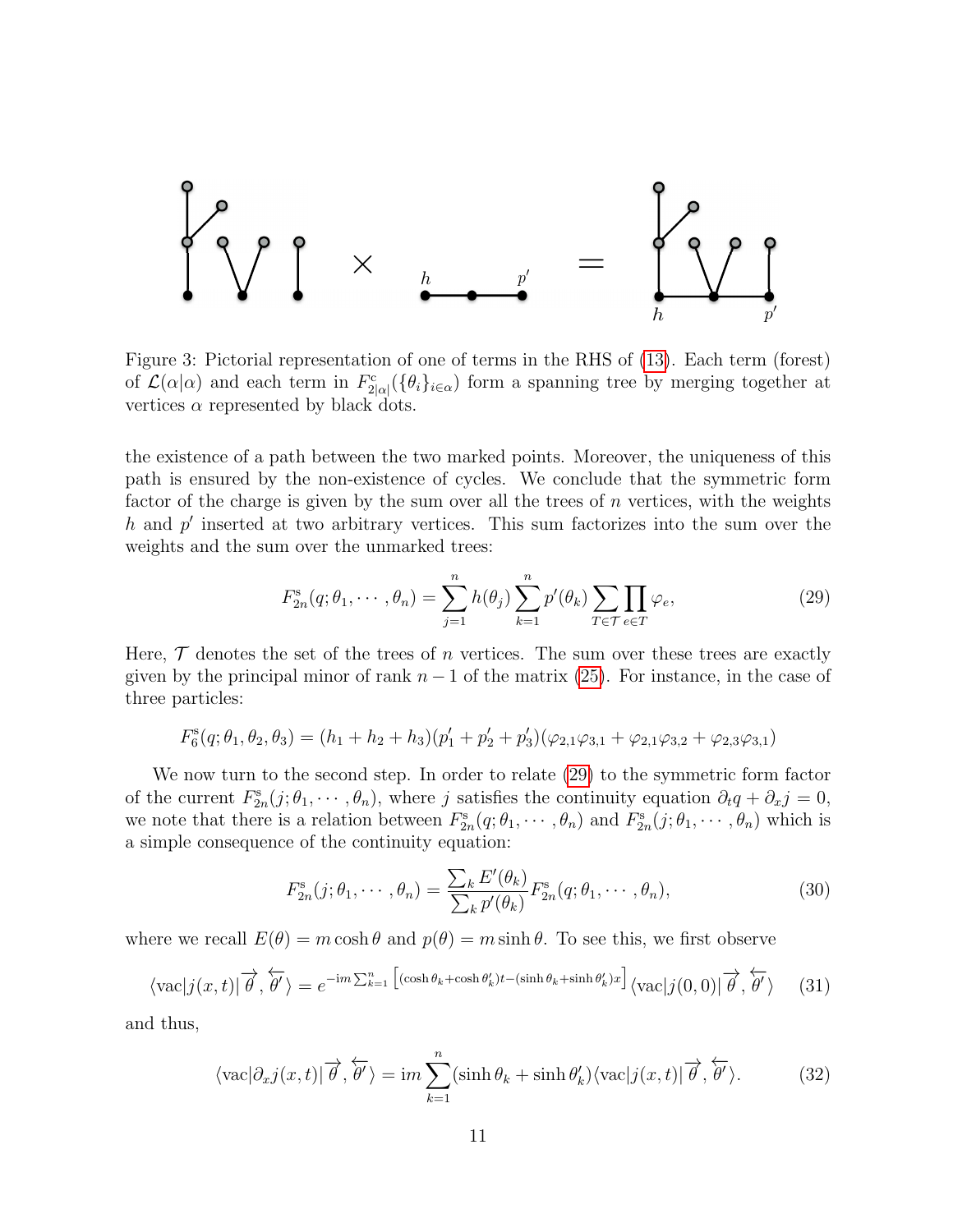Using this, it then follows that

$$
F_{2n}^{s}(j; \theta_{1}, \cdots, \theta_{n}) = \lim_{\delta \to 0} \langle \text{vac}|j(x, t)| \overrightarrow{\theta}, \overleftarrow{\theta'} \rangle
$$
  
\n
$$
= \lim_{\delta \to 0} \frac{-i}{m \sum_{k} (\sinh \theta_{k} + \sinh \theta'_{k})} \langle \text{vac}| \partial_{x}j(x, t)| \overrightarrow{\theta}, \overleftarrow{\theta'} \rangle
$$
  
\n
$$
= \lim_{\delta \to 0} \frac{i}{m \sum_{k} (\sinh \theta_{k} + \sinh \theta'_{k})} \langle \text{vac}| \partial_{t}q(x, t)| \overrightarrow{\theta}, \overleftarrow{\theta'} \rangle
$$
  
\n
$$
= \lim_{\delta \to 0} \frac{\sum_{k} (\cosh \theta_{k} + \cosh \theta'_{k})}{\sum_{k} (\sinh \theta_{k} + \sinh \theta'_{k})} \langle \text{vac}|q(x, t)| \overrightarrow{\theta}, \overleftarrow{\theta'} \rangle
$$
  
\n
$$
= \frac{\sum_{k} E'(\theta_{k})}{\sum_{k} p'(\theta_{k})} F_{2n}^{s}(q; \theta_{1}, \cdots, \theta_{n}), \qquad (33)
$$

where we used the continuity equation when passing from the second line to the third line, and noted

$$
\langle \text{vac} | \partial_t q(x, t) | \overrightarrow{\theta}, \overleftarrow{\theta'} \rangle = -\mathrm{i}m \sum_{k=1}^n (\cosh \theta_k + \cosh \theta'_k) \langle \text{vac} | q(x, t) | \overrightarrow{\theta}, \overleftarrow{\theta'} \rangle, \tag{34}
$$

when moving from the third to the fourth line. Here,  $\delta$  is defined as before in order to take the uniform limit  $\theta'_j = \theta_j + \pi i + \delta$ .

Now, applying this relation to [\(29\)](#page-10-1), it immediately follows that

$$
F_{2n}^s(j; \theta_1, \cdots, \theta_n) = \sum_{j=1}^n h(\theta_j) \sum_{k=1}^n E'(\theta_k) \sum_{T \in \mathcal{T}} \prod_{e \in T} \varphi_e,\tag{35}
$$

which is nothing but the summation over all the trees of  $n$  vertices, this time with  $h$  and  $E'$  inserted at two arbitrary points. By applying the same logic as in the first step, we can write this as a sum over spines and decorating trees

$$
F_{2n}^s(j; \theta_1, \cdots, \theta_n) = \sum_{\substack{\alpha \subset \{1, \cdots, n\} \\ \alpha \neq \varnothing}} \mathcal{L}(\alpha | \alpha) F_{2|\alpha|}^c(j; \{\theta_i\}_{i \in \alpha}), \tag{36}
$$

where the spines now have  $h$  and  $E'$  on two ends

$$
F_{2n}^{\mathrm{c}}(j;\theta_1,\cdots,\theta_n) = h(\theta_1)\varphi_{1,2}\cdots\varphi_{n-1,n}E'(\theta_n) + \text{perm.}
$$
\n(37)

This is the desired formula for the current connected form factor.  $\Box$ 

Our proof makes use of the matrix-tree theorem to express all the determinants and minors in the relation [\(13\)](#page-5-1) between connected and symmetric form factors as sums over trees. We believe this is the natural language to understand this relation, as shown by the simplicity of the proof. One can of course argue that, because the matrix-tree theorem is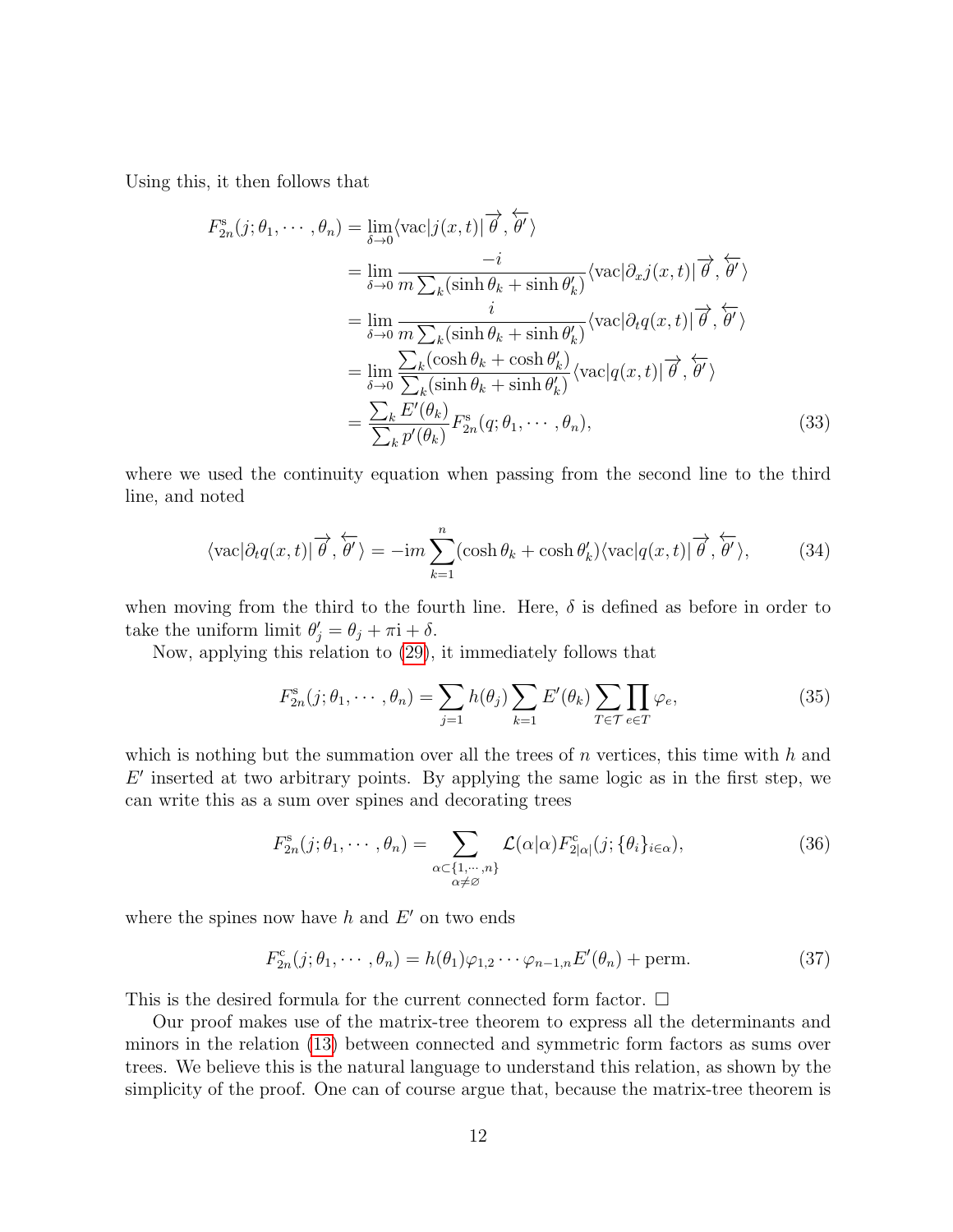two-fold, quantities which are expressed in terms of trees can be written as determinants of some matrices as well. As mentioned above, this is indeed true for the symmetric form factor of the charge or the current. For instance, [\(29\)](#page-10-1) can be equivalently written as

<span id="page-12-0"></span>
$$
F_{2n}^{s}(q; \theta_1, \cdots, \theta_n) = \mathcal{L}(1|1) \sum_{j=1}^{n} h(\theta_j) \sum_{k=1}^{n} p'(\theta_k)
$$
 (38)

where  $\mathcal{L}(1|1)$  is the principal minor, obtained by deleting the first row and column of the  $n \times n$  matrix [\(25\)](#page-7-1). Interested readers are invited to derive [\(38\)](#page-12-0), starting from [\(20\)](#page-7-2) and [\(13\)](#page-5-1) without using the matrix-tree theorem.

#### 3.4 Main proof: more than one type of particle

Our method can be extended to a purely elastic scattering theory with  $N$  types of particles  $a = 1, 2, ..., N$  of masses  $m_a$ . We illustrate it in the case of  $T_2$  model [\[46,](#page-18-15) [47\]](#page-19-0).

The underlying conformal field theory of this model is the minimal model  $\mathcal{M}_{2,7}$  with central charge  $c = -68/7$ . It involves two nontrivial primary fields denoted by  $\Phi_{1,2}$  and  $\Phi_{1,3}$  with conformal dimensions

$$
h_{1,2}=\bar h_{1,2}=-\frac{2}{7};\quad h_{1,3}=\bar h_{1,3}=-\frac{3}{7}.
$$

The theory can be quantized on a cylinder of circumference  $V$  with the corresponding conformal Hamiltonian

$$
H_0 = \frac{2\pi}{V} (L_0 + \bar{L}_0 - \frac{c}{12}).
$$

The  $T_2$  model is the perturbation of this theory by a positive parameter along the  $\Phi_{1,3}$ direction

$$
H = H_0 + \lambda \int_0^V dx \, \Phi_{1,3}(0, x), \tag{39}
$$

More generally,  $T_n$  models are perturbations of minimal models  $\mathcal{M}_{2,2n+3}$  by the same operator. They can be realized as particular reductions of the sine-Gordon model [\[47\]](#page-19-0).

The  $T_2$  model is a massive integrable quantum field theory with the mass spectrum

$$
\lambda = \kappa m_1^{2-2h_{1,3}}, \quad m_2 = 2m_1 \cos(\pi/5),
$$

where  $\kappa$  is a dimensionless constant. Its scattering information is encoded in the two-body scattering matrices

$$
S_{11}(\theta) = \left\{ \frac{2}{5} \right\}_{\theta}, \quad S_{12}(\theta) = \left\{ \frac{1}{5} \right\}_{\theta} \left\{ \frac{3}{5} \right\}_{\theta}, \quad S_{22}(\theta) = \left\{ \frac{2}{5} \right\}_{\theta}^{2} \left\{ \frac{4}{5} \right\}_{\theta}.
$$
 (40)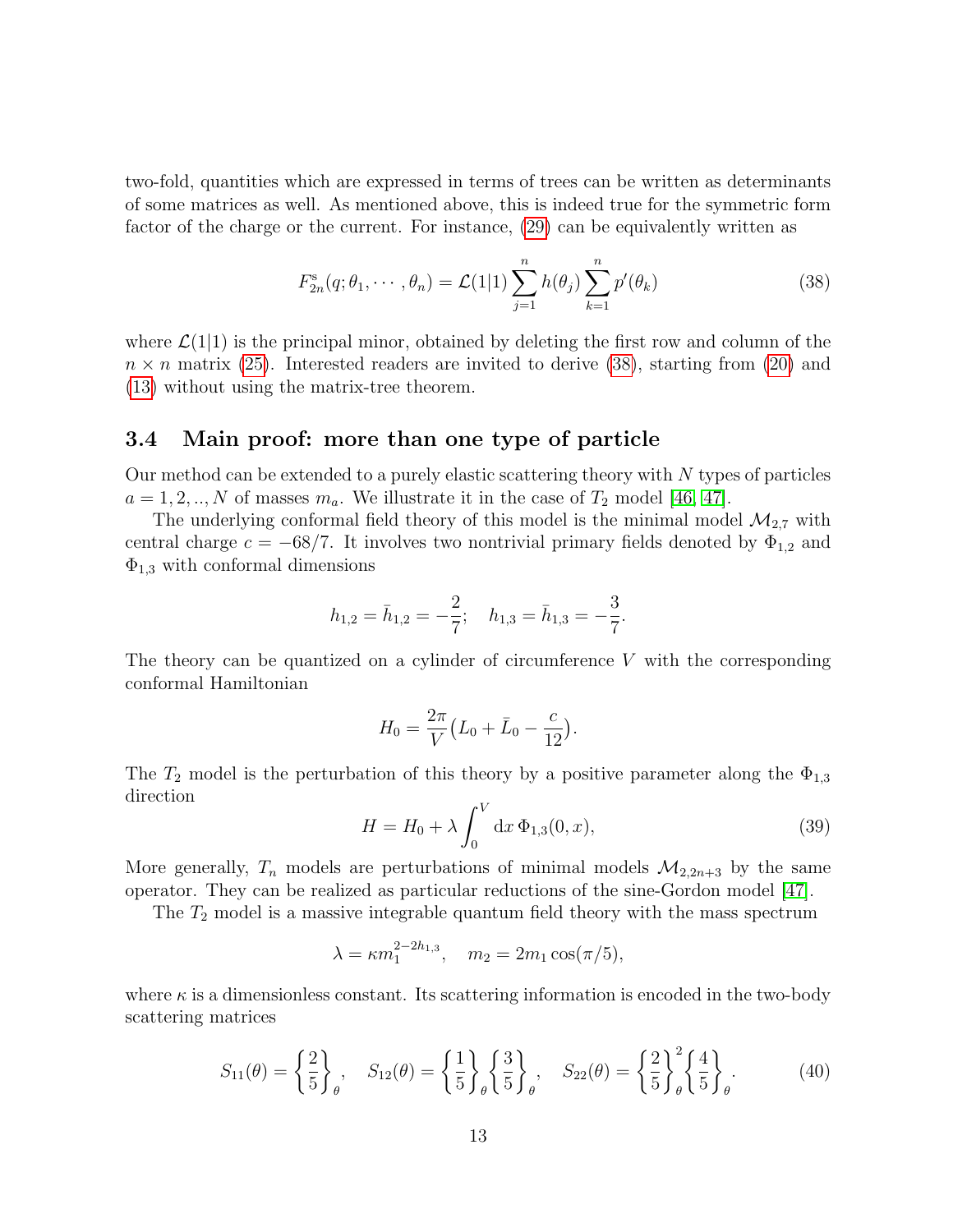where

$$
\{x\}_{\theta} \equiv \frac{\sinh \theta + i \sin \pi x}{\sinh \theta - i \sin \pi x}
$$

Let us denote the two types of particle by  $a = 1, 2$  with the corresponding energy and momentum  $E_a$  and  $p_a$ . The thermodynamics of the model is driven by the TBA equations:

$$
\epsilon_a(\theta) = \beta E_a(\theta) - \sum_b \int \frac{d\theta'}{2\pi} \varphi_{ab}(\theta - \theta') \log[1 + e^{\epsilon_b(\theta')}]
$$

where  $\varphi_{ab}$  is the logarithmic derivative of the scattering matrix:  $\varphi_{ab}(\theta) = -i\partial_\theta \log S_{ab}(\theta)$ . Unitarity again ensures that  $\varphi$  is symmetric on its arguments:

$$
S_{ab}(\theta)S_{ba}(-\theta) = 1 \Rightarrow \varphi_{ab}(\theta) = \varphi_{ba}(-\theta) \quad a, b \in \{1, 2\}.
$$
 (41)

<span id="page-13-0"></span>.

The LM series for one point function of a local operator is a direct generalization of  $(18):$  $(18):$ 

$$
\langle \mathcal{O} \rangle = \sum_{l,m=0}^{\infty} \left( \prod_{j=1}^{l} \int \frac{\mathrm{d}\theta_j}{2\pi} n_1(\theta_j) \prod_{k=1}^{m} \int \frac{\mathrm{d}\vartheta_k}{2\pi} n_2(\vartheta_k) \right) F_{2l,2m}^{\text{c}}(\mathcal{O};\overrightarrow{\theta},\overrightarrow{\vartheta}). \tag{42}
$$

In this expression,  $n_1$  and  $n_2$  are the filling functions of each type of particle:  $n_a = 1/(1 +$  $e^{\epsilon_a}$ ),  $\vec{\theta}$  and  $\vec{\theta}$  denote the two sets of rapidities:  $\vec{\theta} = {\theta_1, \dots, \theta_l}, \vec{\theta} = {\theta_1, \dots, \theta_m}.$ The connected form factors are defined in a similar way as before:

$$
F_{2l,2m}^c(\overrightarrow{\theta},\overrightarrow{\vartheta}) = FP \lim_{\{\delta_k\}\to 0} F_{l,m,m,l}(\theta_1 + \pi i + \delta_1, \cdots, \theta_l + \pi i + \delta_l,
$$
  

$$
\vartheta_1 + \pi i + \delta_{l+1}, \cdots, \vartheta_m + \pi i + \delta_{l+m}, \vartheta_m, \cdots, \vartheta_1, \theta_l, \cdots, \theta_1).
$$

The symmetric form factor is obtained by taking the uniform limit:  $\delta_k = \delta \to 0$  for all k. In particular, the relation between symmetric and connected form factor now becomes

$$
F_{2l,2m}^{\rm s}(\overrightarrow{\theta},\overrightarrow{\vartheta}) = \sum_{\substack{\alpha \subset \{1,\cdots,l\} \\ \beta \subset \{1,\cdots,m\}}} \mathcal{L}(\alpha,\beta|\beta,\alpha) F_{2|\alpha|,2|\beta|}^{\rm c}(\overrightarrow{\theta}_{\alpha},\overrightarrow{\vartheta}_{\beta}).\tag{43}
$$

where  $\mathcal{L}(\alpha,\beta|\beta,\alpha)$  is the principal minor obtained by deleting the  $\alpha$  rows and columns of the first diagonal block and  $\beta$  rows and columns of the second diagonal block of the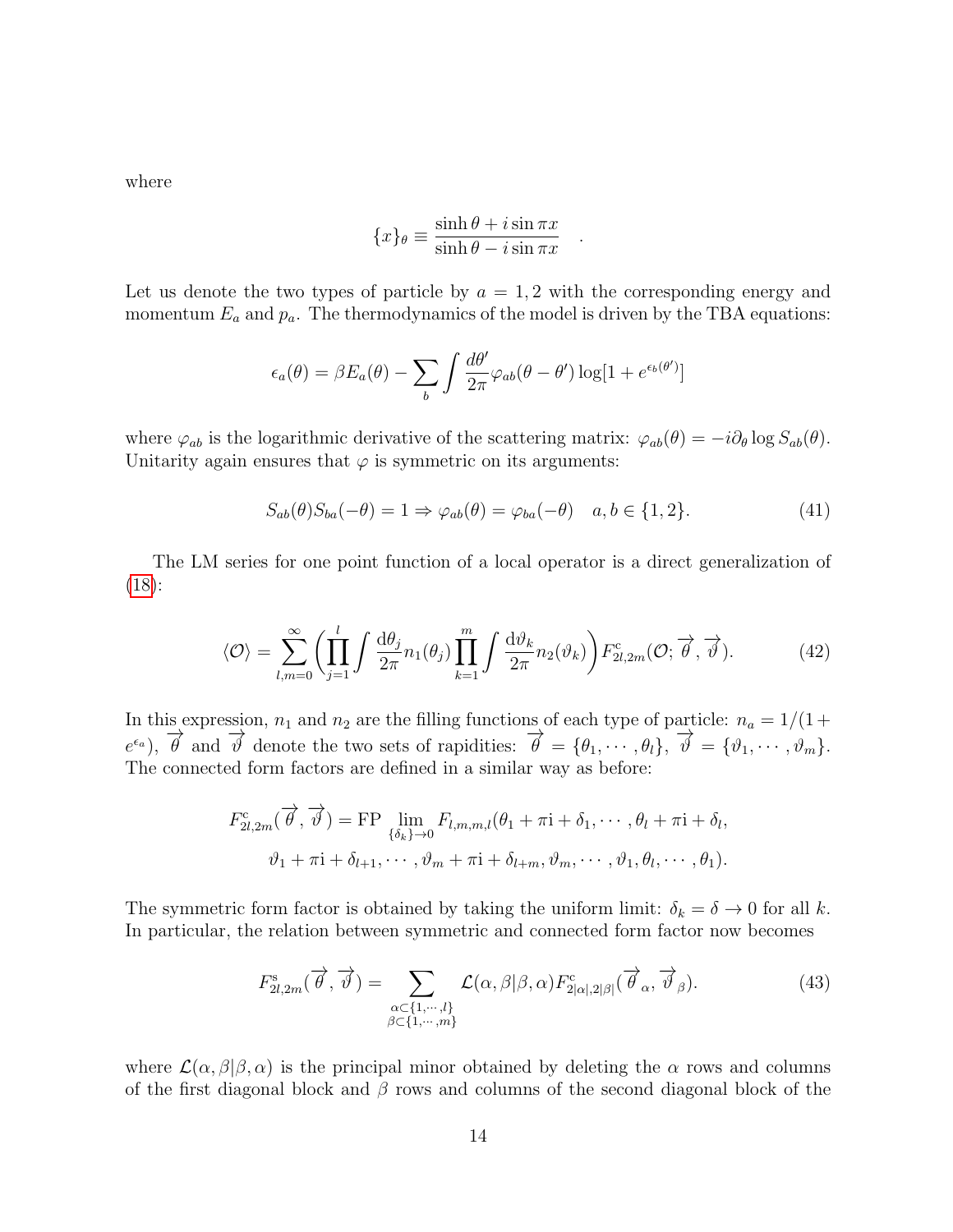following matrix

<span id="page-14-0"></span>
$$
L(\vec{\theta}, \vec{\vartheta}) = \begin{pmatrix} A & B \\ C & D \end{pmatrix}
$$
(44)  

$$
A_{ij} = \delta_{ij} \Big[ \sum_{k=1}^{l} \varphi_{11}(\theta_i - \theta_k) + \sum_{k=1}^{m} \varphi_{12}(\theta_i - \vartheta_k) \Big] - (1 - \delta_{ij})\varphi_{11}(\theta_i - \theta_j), \quad 1 \le i, j \le l
$$

$$
B_{ij} = -\varphi_{12}(\theta_i - \vartheta_j) \quad 1 \le i \le l, 1 \le j \le m
$$

$$
C_{ij} = -\varphi_{21}(\vartheta_i - \theta_j) \quad 1 \le i \le m, 1 \le j \le l
$$

$$
D_{ij} = \delta_{ij} \Big[ \sum_{k=1}^{l} \varphi_{21}(\vartheta_i - \theta_k) + \sum_{k \ne i}^{m} \varphi_{22}(\vartheta_i - \vartheta_k) \Big] - (1 - \delta_{ij})\varphi_{22}(\vartheta_i - \vartheta_j), \quad 1 \le i, j \le m
$$

Despite its block structure, this matrix is still a Laplacian matrix as each of its rows sums up to zero. The matrix-tree theorem [3.1](#page-8-1) is still valid, allowing us to write the principal minors  $\mathcal{L}(\alpha, \beta | \beta, \alpha)$  as a sum over  $(|\alpha| + |\beta|)$ -forests of  $l + m$  vertices. Each vertex now carries an index  $a \in \{1,2\}$  to indicate the type of particle it stands for. A branch connecting a particle of type a and rapidity  $\theta$  and another of type b and rapidity  $\vartheta$ carries a weight of  $\varphi_{ab}(\theta - \vartheta)$ . The symmetry of the scattering differential [\(41\)](#page-13-0) indicates that the graphs are undirected.

We now turn our attention to the case of a conserved charge Q which acts diagonally on the basis of multiparticle states:

$$
\langle \overleftarrow{\vartheta}, \overleftarrow{\theta} | Q | \overrightarrow{\theta}, \overrightarrow{\vartheta} \rangle = \frac{1}{L} [h_1(\theta_1) + \dots + h_1(\theta_l) + h_2(\theta_1) + \dots + h_2(\theta_m)] \langle \overleftarrow{\vartheta}, \overleftarrow{\theta} | \overrightarrow{\theta}, \overrightarrow{\vartheta} \rangle. (45)
$$

The connected form factor for a state with l particles of the first type and m particles of the second type is given by the sum over  $(l + m)!$  ways of distributing the particles on a spine with the charge h on one end and  $p'$  on the other end. Compared with the previous result  $(20)$ , we now have to keep track of the particle type  $a$ , the scattering differential  $\varphi_{ab}$  and the weight  $h_a$  and  $p'_a$  in each permutation. Explicitly we have:

$$
F_{2l,2m}^{c}(q;\theta_{1},\cdots,\theta_{l},\vartheta_{1},\cdots,\vartheta_{m})
$$
\n
$$
=\sum_{\sigma\in S_{l+m}}p'_{\sigma_{1}}(\eta_{\sigma_{1}})\varphi_{\sigma_{1}\sigma_{2}}(\eta_{\sigma_{1}}-\eta_{\sigma_{2}})\cdots\varphi_{\sigma_{l+m-1}\sigma_{l+m}}(\eta_{\sigma_{l+m-1}}-\eta_{\sigma_{l+m}})h_{\sigma_{l+m}}(\eta_{\sigma_{l+m}}) \qquad (46)
$$

<span id="page-14-1"></span>,

where the notations are to be understood as follows

$$
p_i = \begin{cases} p_1 \\ p_2 \end{cases}, \quad h_i = \begin{cases} h_1 \\ h_2 \end{cases}, \quad \eta_i = \begin{cases} \theta_i & \text{if } 1 \leq i \leq l \\ \vartheta_{i-l} & \text{if } l < i \leq l+m \end{cases}
$$

$$
\varphi_{ij} = \begin{cases} \varphi_{11} & \text{if } 1 \leq i, j \leq l \\ \varphi_{12} & \text{if } 1 \leq i \leq l, l < j \leq l+m \\ \varphi_{21} & \text{if } l < i \leq l+m, 1 \leq j \leq l \\ \varphi_{22} & \text{if } l < i, j \leq l+m \end{cases}.
$$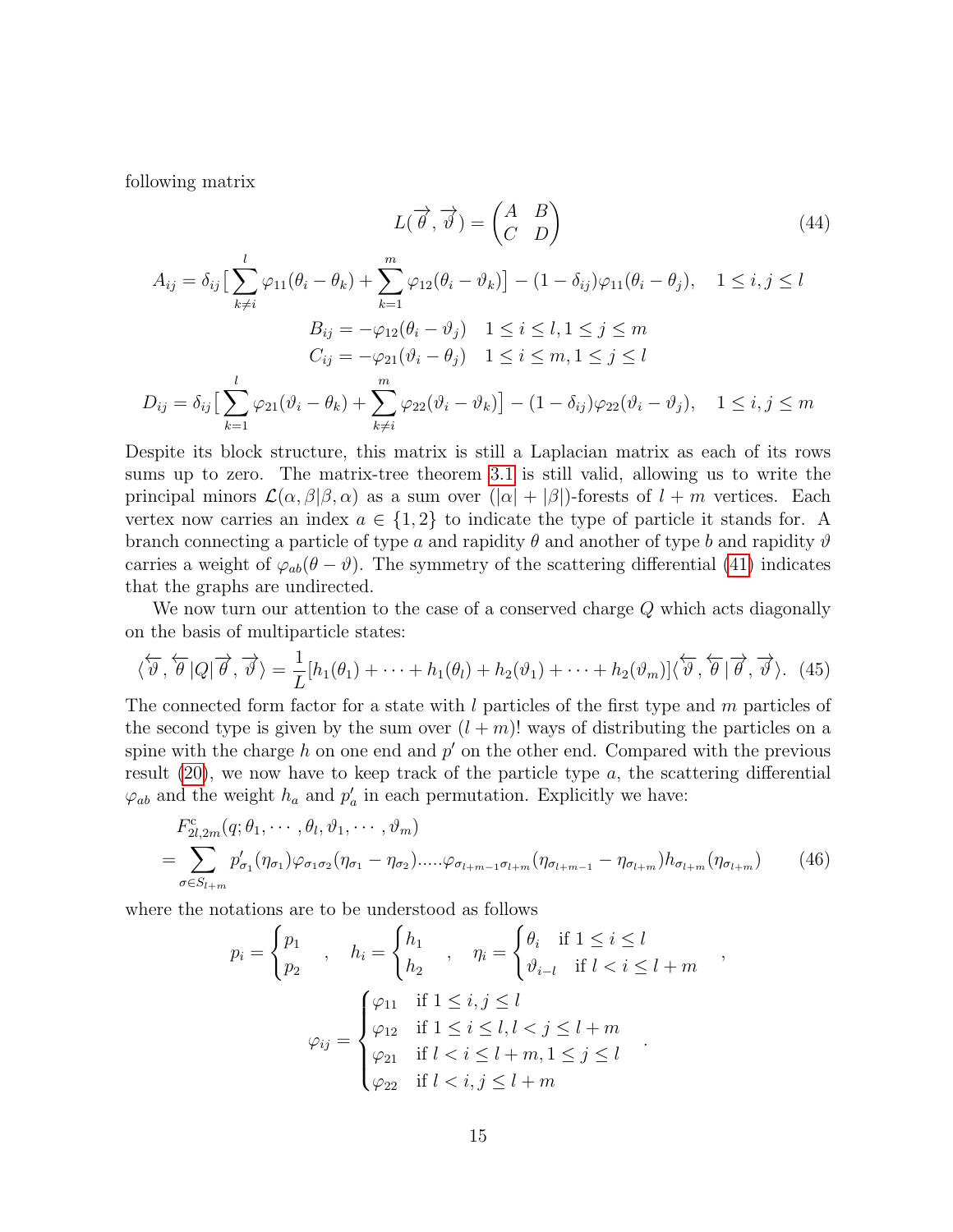All the arguments of the previous section are still valid, in particular the symmetric form factors for the charge is given by

$$
F_{2l,2m}^{c}(q;\theta_{1},\ldots,\theta_{l},\vartheta_{1},\ldots,\vartheta_{m}) = \Big[\sum_{j=1}^{l} h_{1}(\theta_{j}) + \sum_{k=1}^{m} h_{2}(\vartheta_{k})\Big] \Big[\sum_{j=1}^{l} p_{1}'(\theta_{j}) + \sum_{k=1}^{m} p_{2}'(\vartheta_{k})\Big] \sum_{T \in \mathcal{T}} \prod_{e \in T} \varphi_{e},\tag{47}
$$

The last sum runs over all trees of  $l + m$  vertices, l of which is of type 1 and m is of type 2. It is given by any principal minors of rank  $l + m - 1$  of the matrix [\(44\)](#page-14-0). The connected form factor of the current is given by  $(46)$ , with p' replaced by E'.

# 4 Conclusions

In this article, we provided a graph theoretic proof of the equations of state used in GHD in the case of relativistic integrable quantum field theories without bound states. The proof applies to purely elastic scattering theories with one or multiple types of particles for which the corresponding LeClair-Mussardo formulae are known. Having the proofs for those cases, an obvious question would be if our approach can be applicable for theories where bound states and/or particles with internal degrees of freedom are present, such as the sine-Gordon model. This would be possible once we are able to extend the notion of connected form factor, or equivalently the LeClair-Mussardo formula for such theories. Such extension is still in development [\[48\]](#page-19-1) and we leave it to future investigation.

We exemplified the graph theoretic idea using relativistic integrable quantum field theories, but it also works for the nonrelativistic case, such as the Lieb-Liniger model, through taking appropriate non-relativistic limits [\[49\]](#page-19-2). Extension of our method to spin chains seems to necessitate more investigation as much less is known about connected and symmetric form factors in spin chains [\[50,](#page-19-3) [51\]](#page-19-4).

## 5 Acknowledgements

The authors would like to thank Benjamin Doyon and Balázs Pozsgay for useful discussions. D-L.V. thanks Didina Serban and Ivan Kostov for suggesting the graph expansion idea. T.Y. acknowledges the support from Takenaka Scholarship Foundation and the ERC grant NuQFT.

# References

<span id="page-15-0"></span>[1] T. Kinoshita, T. Wenger and D. S. Weiss, "A Quantum Newton's Cradle", Nature 440, 900-903 (2006).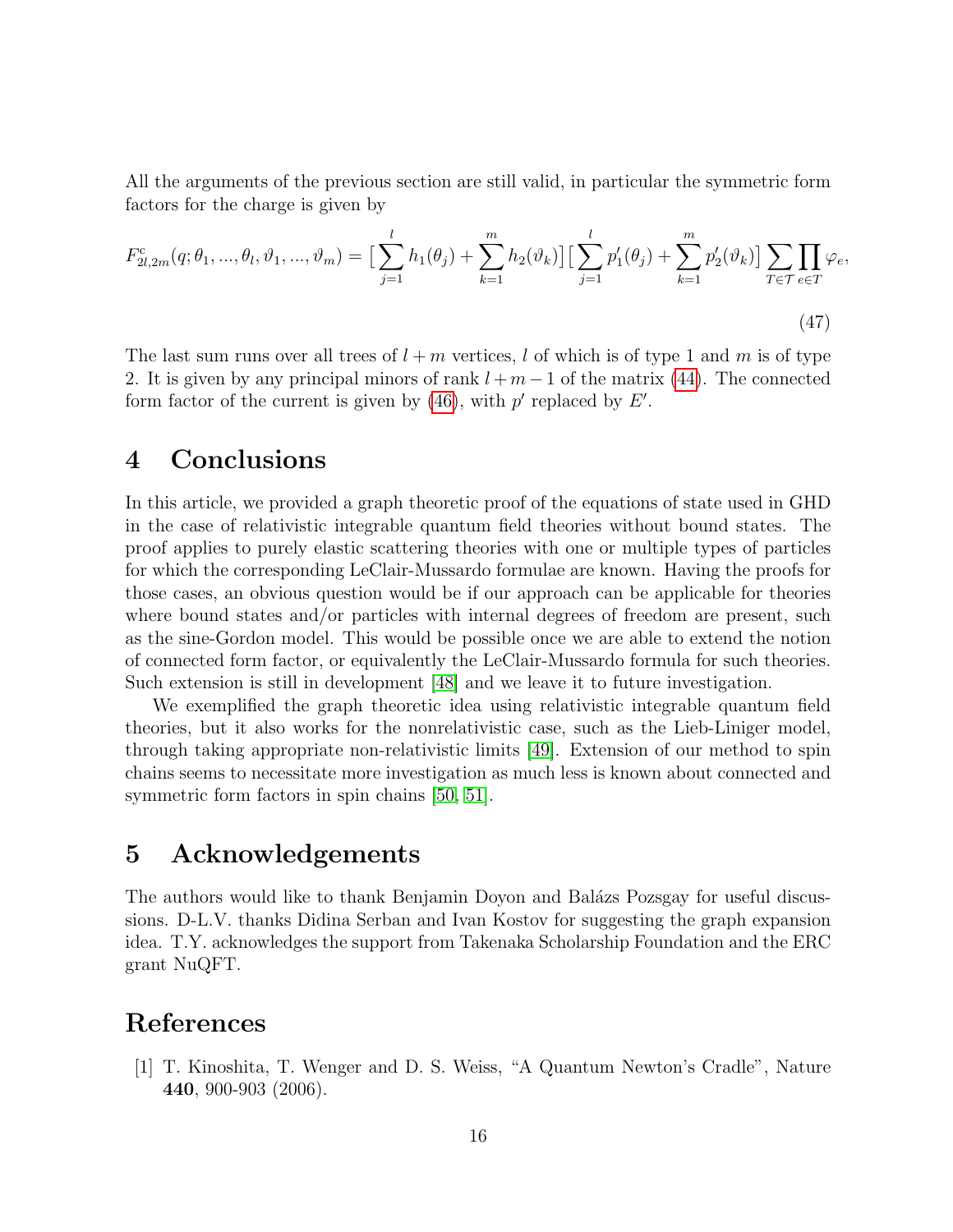- <span id="page-16-0"></span>[2] I. Bloch, J. Dalibard and S. Nascimbene, "Quantum simulations with ultracold quantum gases", Nature Physics 8, 267-276 (2012).
- <span id="page-16-1"></span>[3] M. Gring, M. Kuhnert, T. Langen, T. Kitagawa, B. Rauer, M. Schreitl, I. Mazets, D. Adu Smith, E. Demler and J. Schmiedmayer, Relaxation and prethermalization in an isolated quantum system. Science 337, 1318 (2012).
- <span id="page-16-2"></span>[4] A. Dhar, "Heat Transport in low-dimensional systems ", Adv. Phys. 57, 457 (2008).
- <span id="page-16-3"></span>[5] Henk van Beijeren, "Exact results for anomalous transport in one-dimensional Hamiltonian systems", Phys. Rev. Lett. 108, 180601 (2012).
- <span id="page-16-4"></span>[6] L. Bertini, A. De Sole, D. Gabrielli, G. Jona-Lasinio and C. Landim, "Macroscopic fluctuation theory", Rev. Mod. Phys. 87, 593, (2015).
- <span id="page-16-5"></span>[7] X. Zotos, "Finite Temperature Drude Weight of the One-Dimensional Spin-1/2 Heisenberg Model", Phys. Rev. Lett. 82, 1764 (1999).
- <span id="page-16-6"></span>[8] X. Zotos, F. Naef and P. Prelovšek, "Transport and conservation laws", Phys. Rev. B 55, 11029 (1997).
- <span id="page-16-7"></span>[9] T. Prosen, "Open XXZ spin chain: Nonequilibrium steady state and strict bound on ballistic transport", Phys. Rev. Lett. 106, 217206 (2011).
- <span id="page-16-8"></span>[10] J. Sirker, R.G. Pereira and I. Affleck, "Diffusion and ballistic transport in onedimensional quantum systems", Phys. Rev. Lett. **103**, 216602 (2009).
- <span id="page-16-9"></span>[11] M. Ljubotina, M. Znidaric and T. Prosen, "Spin diffusion from an inhomogeneous quench in an integrable system", preprint [arXiv:1702.04210](http://arxiv.org/abs/1702.04210) (2017).
- <span id="page-16-10"></span>[12] Marko Medenjak, Christoph Karrasch, Tomaz Prosen, "Lower Bounding Diffusion Constant by the Curvature of Drude Weight, Phys. Rev. Lett. 119, 080602 (2017).
- <span id="page-16-11"></span>[13] Enej Ilievski, Jacopo De Nardis, Marko Medenjak and Toma Prosen, "Super-diffusion in one-dimensional quantum lattice models ", [arXiv:1806.03288](http://arxiv.org/abs/1806.03288).
- <span id="page-16-12"></span>[14] O. A. Castro-Alvaredo, B. Doyon and T. Yoshimura, "Emergent hydrodynamics in integrable quantum systems out of equilibrium ", Phys. Rev. X 6, 041065 (2016).
- <span id="page-16-13"></span>[15] B. Bertini, M. Collura, J. De Nardis and M. Fagotti, "Transport in out-of-equilibrium XXZ chains: exact profiles of charges and currents", Phys. Rev. Lett. 117, 207201 (2016).
- <span id="page-16-14"></span>[16] J. De Nardis, D. Bernard and B. Doyon, "Hydrodynamic Diffusion in Integrable Systems", [arXiv:1807.02414](http://arxiv.org/abs/1807.02414).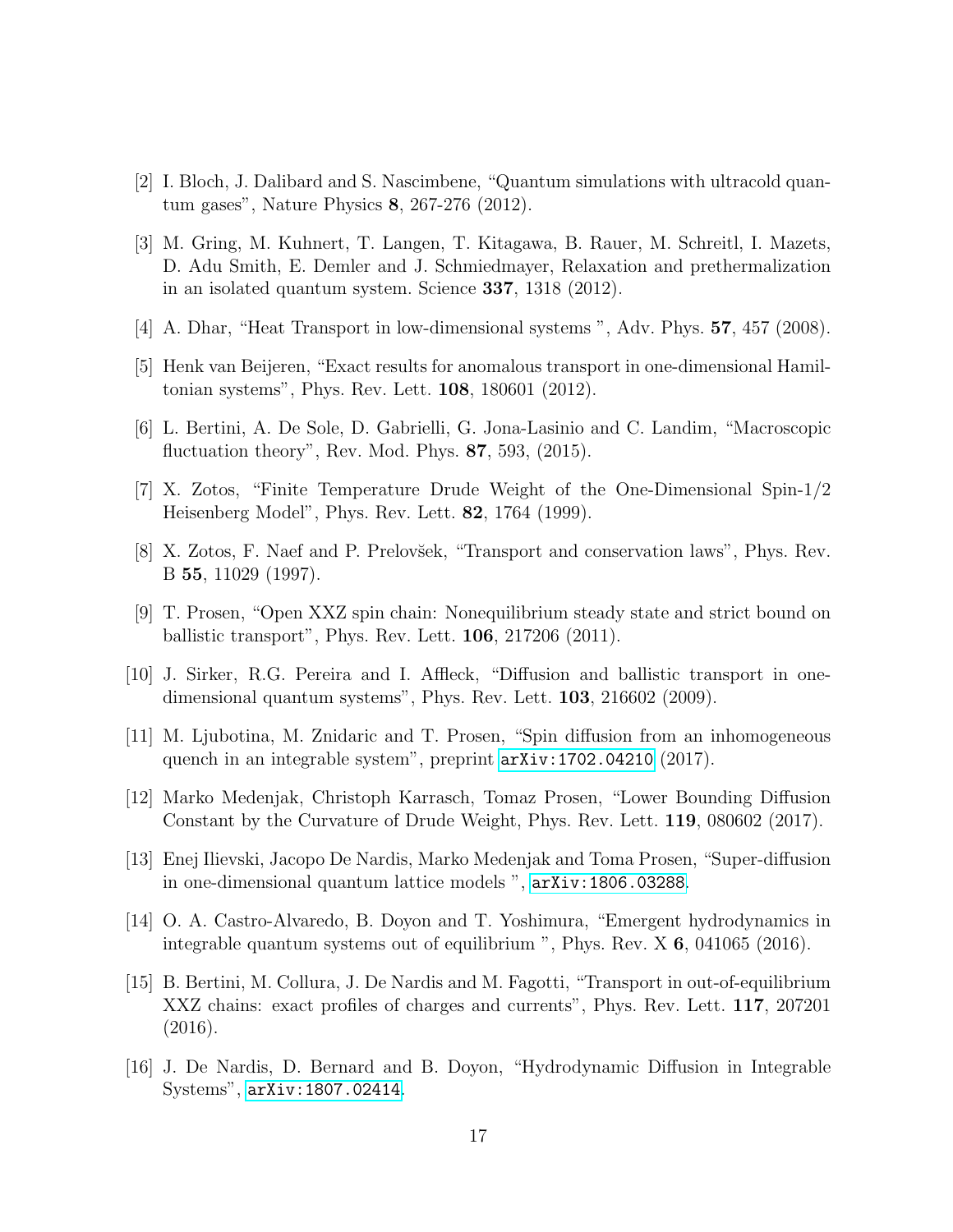- <span id="page-17-0"></span>[17] A. De Luca, M. Collura and J. De Nardis, "Nonequilibrium spin transport in integrable spin chains: Persistent currents and emergence of magnetic domains", Phys. Rev. B 96, 020403(R) (2017).
- <span id="page-17-1"></span>[18] E. Ilievski and J. De Nardis, "On the microscopic origin of ideal conductivity",Phys. Rev. Lett. 119, 020602 (2017). persistent currents and emergence of magnetic domains", Phys. Rev. B (2017)
- <span id="page-17-2"></span>[19] V.B. Bulchandani, R. Vasseur, C. Karrasch, J.E. Moore, "Bethe-Boltzmann Hydrodynamics and Spin Transport in the XXZ Chain", Phys. Rev. B 97, 045407 (2018).
- <span id="page-17-3"></span>[20] V. B. Bulchandani, R. Vasseur, C. Karrasch and J. E. Moore, "Solvable hydrodynamics of quantum integrable systems", Phys. Rev. Lett. 119, 220604 (2017).
- <span id="page-17-4"></span>[21] B. Doyon, T. Yoshimura and J.-S. Caux, "Soliton gases and generalized hydrodynamics", Phys. Rev. Lett. 120, 045301 (2017).
- [22] B. Doyon, J. Dubail, R. M. Konik and T. Yoshimura, "Large-Scale Description of Interacting One-Dimensional Bose Gases: Generalized Hydrodynamics Supersedes Conventional Hydrodynamics", Phys. Rev. Lett. 119, 195301 (2017).
- <span id="page-17-5"></span>[23] B. Doyon, H. Spohn and T. Yoshimura, "A geometric viewpoint on generalized hydrodynamics", Nucl. Phys. B 926, 570-582 (2017).
- <span id="page-17-6"></span>[24] L. Piroli, J. De Nardis, M. Collura, B. Bertini and M. Fagotti, "Transport in outof-equilibrium XXZ chains: non-ballistic behavior and correlation functions", Phys. Rev. B 96, 115124 (2017).
- <span id="page-17-7"></span>[25] E. Ilievski and J. De Nardis, "Ballistic transport in the one-dimensional Hubbard model: the hydrodynamic approach", Phys. Rev. B 96, 081118 (2017).
- <span id="page-17-8"></span>[26] M. Collura, A. de Luca and J. Viti, "Analytic solution of the Domain Wall nonequilibrium stationary state", Phys. Rev. B 97, 081111 (2018).
- <span id="page-17-11"></span>[27] A. Bastianello, B. Doyon, G. Watts and T. Yoshimura, "Generalized hydrodynamics of classical integrable field theory: the sinh-Gordon model", SciPost Phys. 4, 045 (2018).
- <span id="page-17-9"></span>[28] B. Doyon and T. Yoshimura, "A note on generalized hydrodynamics: inhomogeneous fields and other concepts", SciPost Phys. 2, 014 (2017).
- <span id="page-17-10"></span>[29] J-S Caux, B. Doyon, J. Dubail, R. Konik and T. Yoshimura, "Hydrodynamics of the interacting Bose gas in the Quantum Newton Cradle setup", [arXiv:1711.00873](http://arxiv.org/abs/1711.00873).
- <span id="page-17-12"></span>[30] B. Doyon and H. Spohn, "Drude Weight for the Lieb-Liniger Bose Gas", SciPost Phys. 3, 039 (2017).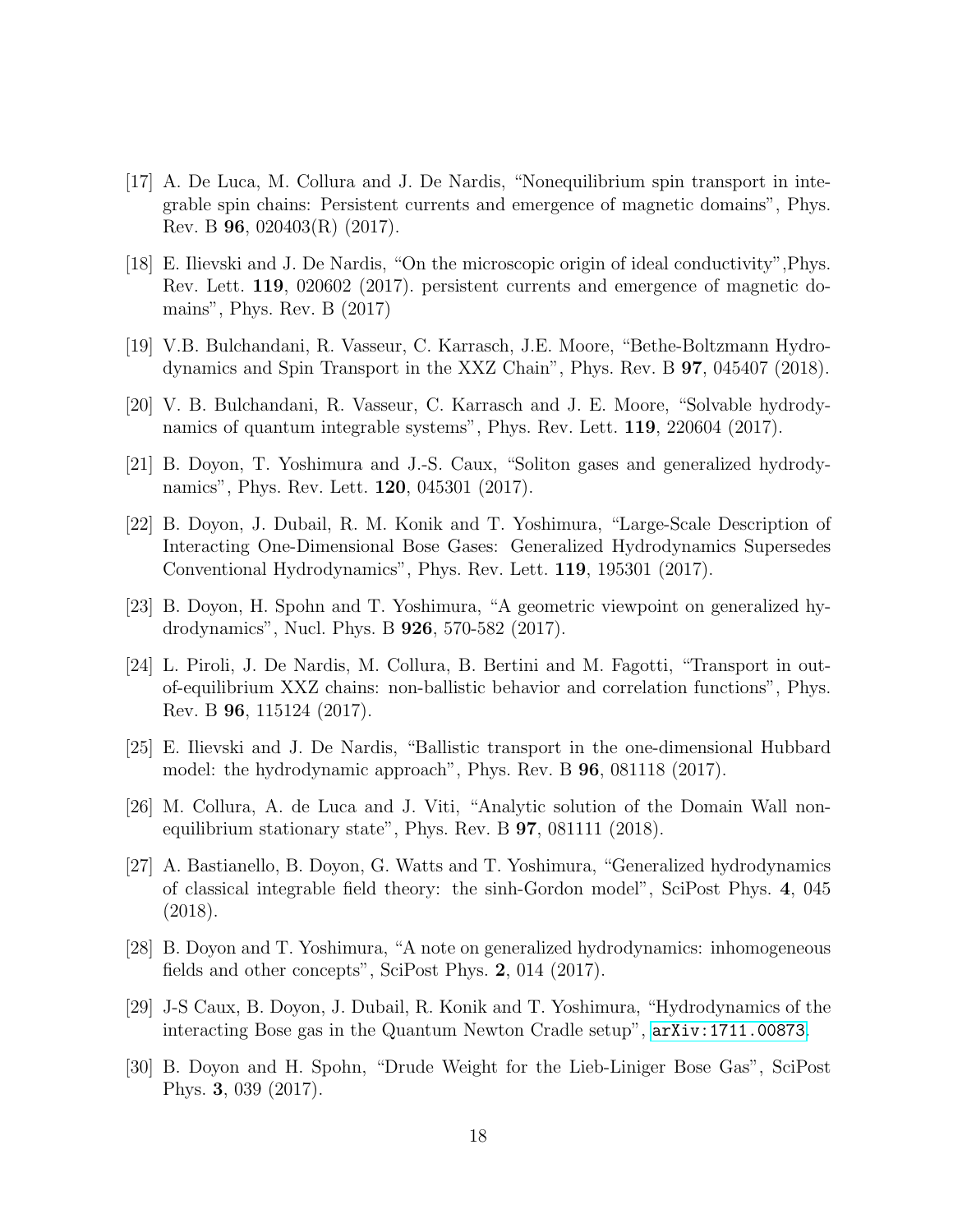- <span id="page-18-0"></span>[31] A. LeClair and G. Mussardo, "Finite temperature correlation functions in integrable QFT", Nucl. Phys. B, 552, 624 (1999).
- <span id="page-18-1"></span>[32] B. Pozsgay and G. Takacs, "Form factors in finite volume II:disconnected terms and finite temperature correlators", Nucl. Phys. B 788, 209 (2008).
- <span id="page-18-2"></span>[33] G.Kato and M.Wadati, "Graphical representation of the partition function of a onedimensional delta-function Bose gas," J. Math. Phys., 42, 4883 (2001).
- <span id="page-18-3"></span>[34] G.Kato and M.Wadati, "Partition Function for a 1-D delta-function Bose Gas", Phys. Rev. E 63 036106 (2001).
- <span id="page-18-4"></span>[35] G.Kato and M.Wadati, "Direct calculation of thermodynamic quantities for the Heisenberg model," J. Math. Phys. 43, 5060 (2002).
- <span id="page-18-5"></span>[36] I. Kostov, D. Serban and D. L. Vu, "TBA and tree expansion," [arXiv:1805.02591](http://arxiv.org/abs/1805.02591).
- <span id="page-18-6"></span>[37] I. Kostov, D. Serban and D. L. Vu, "Boundary TBA, trees and loops," [arXiv:1809.05705](http://arxiv.org/abs/1809.05705) [hep-th].
- <span id="page-18-7"></span>[38] B. Doyon, "Exact large-scale correlations in integrable systems out of equilibrium", [arXiv:1711.04568](http://arxiv.org/abs/1711.04568).
- <span id="page-18-8"></span>[39] H. Saleur, "A Comment on finite temperature correlations in integrable QFT," Nucl. Phys. B 567 (2000) 602 doi:10.1016/S0550-3213(99)00665-3 [\[hep-th/9909019\]](http://arxiv.org/abs/hep-th/9909019).
- <span id="page-18-9"></span>[40] A. Zamolodchikov, "Thermodynamic Bethe ansatz in relativistic models. Scaling three state Potts and Lee-Yang models", Nucl. Phys. B 342, 695–720 (1990).
- <span id="page-18-10"></span>[41] C. Boldrighini, R. L. Dobrushin, and Yu. M. Sukhov, One-Dimensional Hard Rod Caricature of Hydrodynamics, J. Stat. Phys. 31, 577 (1983).
- <span id="page-18-11"></span>[42] V. E. Zakharov, "Kinetic equation for solitons", Sov. Phys. JETP 33, 538 (1971).
- <span id="page-18-12"></span>[43] G. A. El, A. M. Kamchatnov, M. V. Pavlov and S. A. Zykov, "Kinetic equation for a soliton gas and its hydrodynamic reductions", J. Nonlin. Sci. 21, 151 (2011).
- <span id="page-18-13"></span>[44] F.A. Smirnov, "Form Factors in Completely Integrable Models of Quantum Field Theory" (World Scientific, Singapore, 1992); G. Mussardo, "Statistical Field Theory" (Oxford University Press, Oxford 2009)
- <span id="page-18-14"></span>[45] Seth Chaiken, "A Combinatorial Proof of the All Minors Matrix Tree Theorem", SIAM J. Alg. Disc. Meth. 3, 319 (1982).
- <span id="page-18-15"></span>[46] A. Koubek, "Form-Factor Bootstrap and the Operator Content of Perturbed Minimal Models", Nucl.Phys. B 428, 655 (1994).